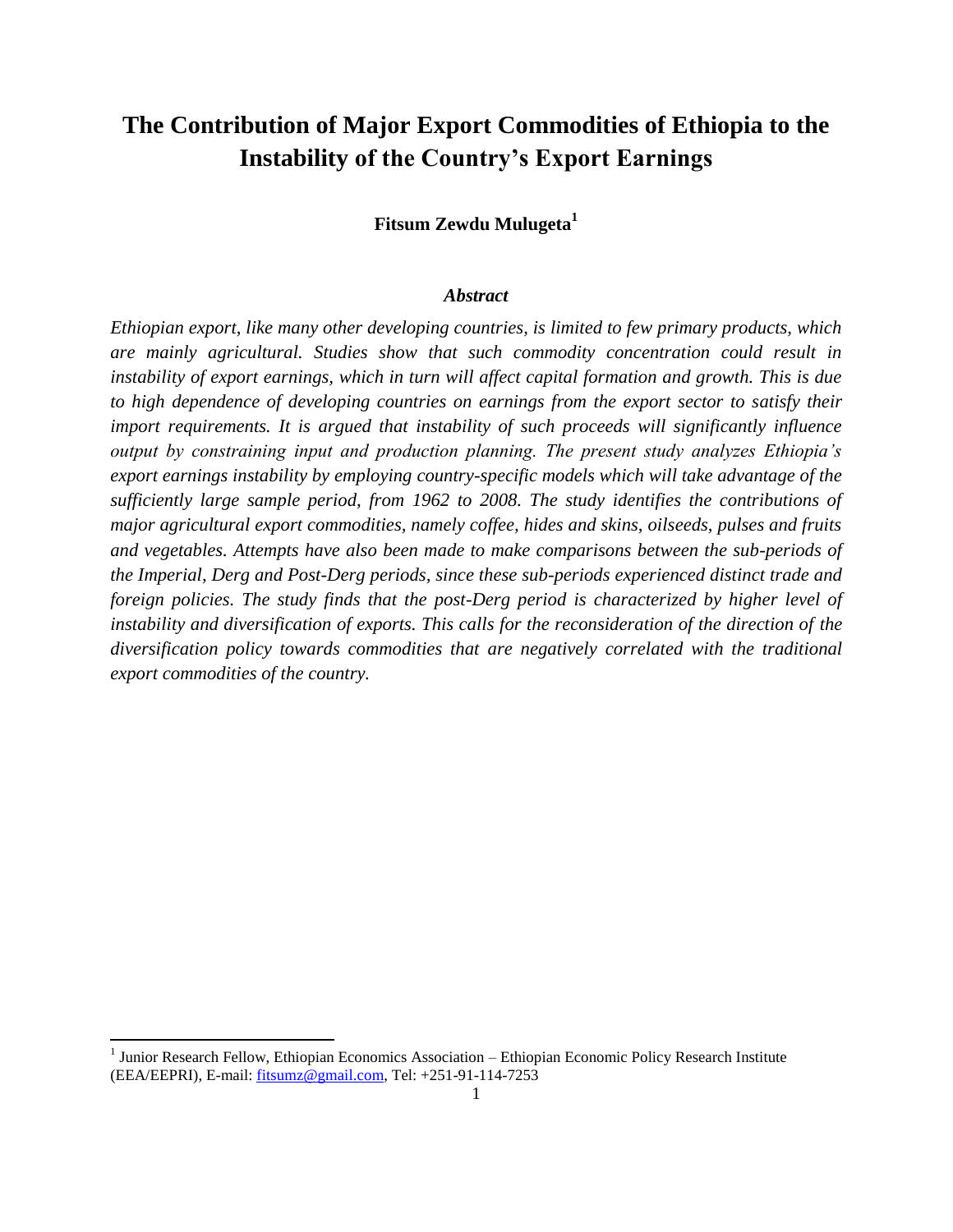# **I. Introduction**

Like many other developing countries, Ethiopia's export is limited to few primary products, which are mainly agricultural. Besides commodity, the export is also geographically concentrated into few destination countries as well. According to Abebe (1991) there has been a widely held view that such commodity and geographic concentrations are the major cause for instability in the export earnings. Belay (1998) noted that the problem caused by instability of earnings from commodity export has received considerable attention, especially in the North-South dialog. According to him, instability in export earnings has been major concern for policy-makers in many developing countries.

Heavy and sudden fluctuations in quantity and price of exports could create a serious problem in balance-of-payments (BOP), national income, investment as well as the overall growth of less developed countries. The severe consequences of export instability at the various fronts of the economy have ratchet effect on wages and manufactured products in industrialized countries, especially during the period after boom, and the higher import prices, hence inflationary consequences on least developed countries (LDCs), (Devkota 2004).

According to Gyimah-Brempong (1991), empirical researches on the relationship between export earnings instability and economic growth in less developed countries have yielded mixed results. Some studies found positive relationship while others found a negative one. There is also a third group which found non-significant relationships to exist between export earnings instability and economic growth. These groups gave their own explanation for their respective results. The "negative impact" groups explained their findings using the uncertainties caused by the instability, which makes planning and production decisions of the export sector difficult. In addition, the instability will also constrain the country"s ability to import goods that are deemed essential for the growth of the country.

On the other hand those who obtained positive relation between fluctuations of export earnings and economic growth used uncertainty itself to explain their findings. They argue that uncertainty among the stakeholders of the export sector will encourage more saving. This saving, which is made with the intention of mitigating the impacts of earnings fluctuations, will then becomes investment in the subsequent periods. This in turn contributes to the growth of the economy (Gyimah-Brempong, 1991).

The present study extends the work of Belay (1998) with the objective of identifying the contributions of major export commodities to the instability of the Ethiopian export proceeds. The results are expected to help policy-makers in making decisions regarding export diversification or any other policy interventions. The sample time period for this study is from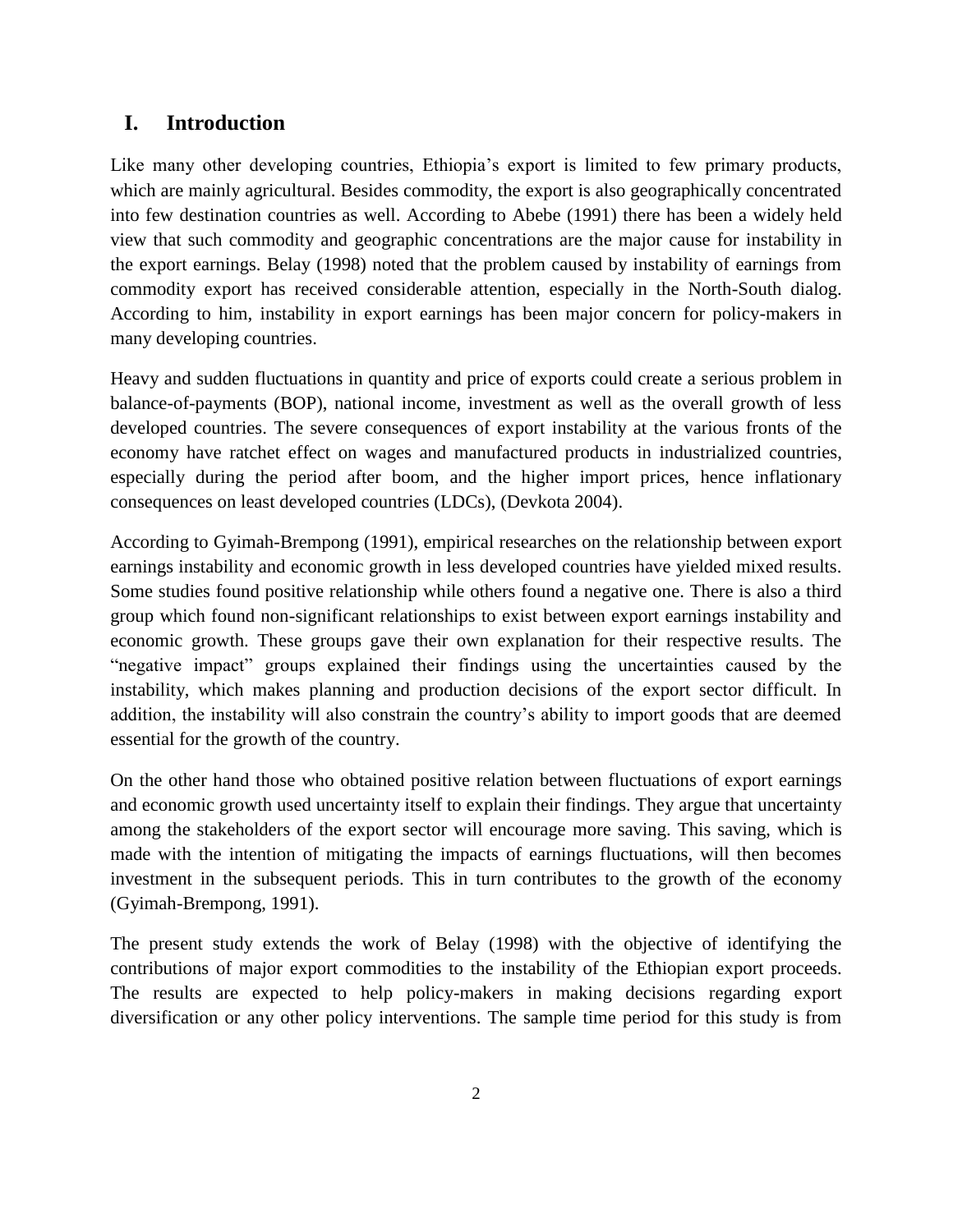1962 to 2008, which is sub-divided into three different sub-periods, i.e. the Imperial (1962-1973), the  $\text{Derg}^{2}$  (1974-1991) and post- $\text{Derg}$  (1991-2008) periods.

The methodology we are using to address the above-mentioned objectives is first to identify the most appropriate measure of instability index with respect to the three sub-periods and as well as the entire period (1962-2008). The analysis of these periods separately is important since each has distinct characteristics with respect to their political, economic and foreign relation policies.

The other comparisons to be made are between the relative contributions of commodities in the instability. How important a commodity is to the overall instability will be assessed by comparing its share in the instability with its share in the total export earnings.

This study attempts to identify the stability and instability of five major export commodities, namely coffee, oilseeds, hides and skins, pulses, and fruits and vegetables based on secondary data. Other export commodities than the ones mentioned here are taken as one commodity under the name "others". This is done due to the fact that these five commodities contribute to the larger share (about 80% on average) of the export income of the country.

Due to considerable number of very unusual outliers we found in price and volume of exports, the study has been limited to the analysis of earnings instability only. We felt that making analysis based on such unreliable data could be misleading and inappropriate. Therefore, we took the analysis of price and volume instability out of this study

The rest of the paper is organized as follows: The literatures reviewed are summarized in section II. Section III describes the export sector of the country. This will be followed by Section IV, which presents the analytical framework and the discussion of the main findings of the study. Finally Section V will conclude the study by summary of the main conclusions, policyimplication, and listing some issues for further studies.

# **II. Literature Review**

**.** 

## **2.1. Theoretical Literature:**

Adam Smith proposes that two nations trade with each other voluntarily if both nations gain. This gain is possible based on the theory of absolute advantage, i.e. one nation is more efficient than (or has absolute advantage over) another in the production of one commodity but is less efficient (or has absolute disadvantage with respect to) the other nation in producing a second commodity. If that is the case both nations gain by each specializing in the production of the commodity of its absolute advantage, under the assumptions of classical trade theory (Salvatore 1998).

<sup>&</sup>lt;sup>2</sup>The Derg (or Dergue) was a [communist](http://en.wikipedia.org/wiki/Communism) military [junta](http://en.wikipedia.org/wiki/Military_dictatorship) that came to power in [Ethiopia,](http://en.wikipedia.org/wiki/Ethiopia) following the ousting of [Haile Selassie I](http://en.wikipedia.org/wiki/Haile_Selassie_I_of_Ethiopia) (From Wikipedia, the free encyclopedia). This period is named after this committee that ruled the country during the years 1974 to 1991.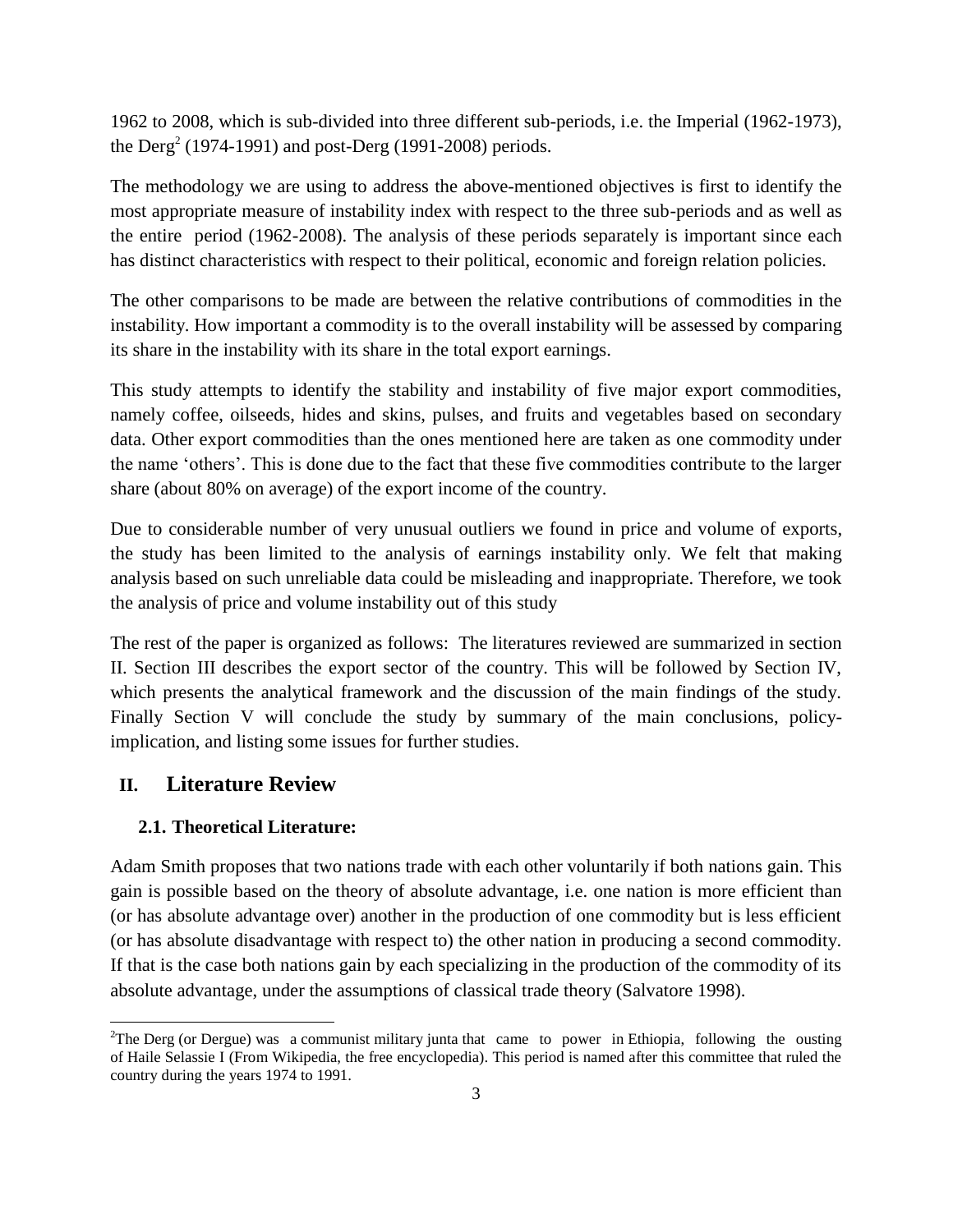According to David Ricardo"s law of comparative advantage, a country should specialize in the production and export of the commodity in which its absolute disadvantage is smaller (this is the commodity of its comparative advantage) and import the commodity in which its absolute disadvantage is greater (this is the commodity of its comparative disadvantage) than the foreign country in order for both countries to gain from trade. In this case one country could have absolute advantage in the production of both goods but it could benefit if it produce the one in which it is most efficient and import the other good from the foreign source, hence a base for trade (Salvatore 1998).

Mulugeta (2007) argues that most underdeveloped countries ought to concentrate in exporting raw materials because it is here that they have comparative advantage over developed nations. Developed nations on the other hand are apt to have greater comparative advantage in manufactured goods.

There is also another reason for developing countries to concentrate on the export of few unprocessed products, which is explained by the Heckscher-Ohlin (HO) theorem. The theorem states that a nation exports the commodity whose production requires intensive use of the nation"s relatively abundant and cheep factors and imports the commodity that is produced by intensive use of a nations relatively scares and expensive factors (Salvatore 1998).

Now let us apply the above theorem to Ethiopia<sup>3</sup>, where its large rural population provides the 'abundant' supply of labor for the agricultural production. Since most farmers and farm workers in Ethiopia work in their own and/or their families' farm, and farm employment doesn't pay much due to the large supply of labor, it is reasonable to consider that labor is a cheep and abundant factor. According to the HO theorem, the Ethiopian "specialization" in exporting agricultural products and importing more capital intensive manufactured goods is in line with the theory. This is because Ethiopia is capital scarce and labor abundant and agriculture is labor intensive in developing countries unlike that of developed where it is rather capital intensive.

Accordingly less developed countries are expected to specialize in the production of more labor intensive primary products. In line with this argument Ethiopia has "specialized" on few agricultural commodities. But this commodity concentration could have consequences in terms of earnings instability according to the empirical arguments in section 2.3 below.

# **2.2. Measurement of Export Instability:**

**.** 

Naya (1973) defined export earnings as the receipts from several products that the country exports. These products have a varying composition in the export of the country and may face different prices based on demand, supply and market conditions. Fluctuations in export proceeds

<sup>&</sup>lt;sup>3</sup> Ethiopia has one of the largest populations in Africa (about 74 million according to the 2007 national population and housing census) of which about 83.83 percent is living in rural area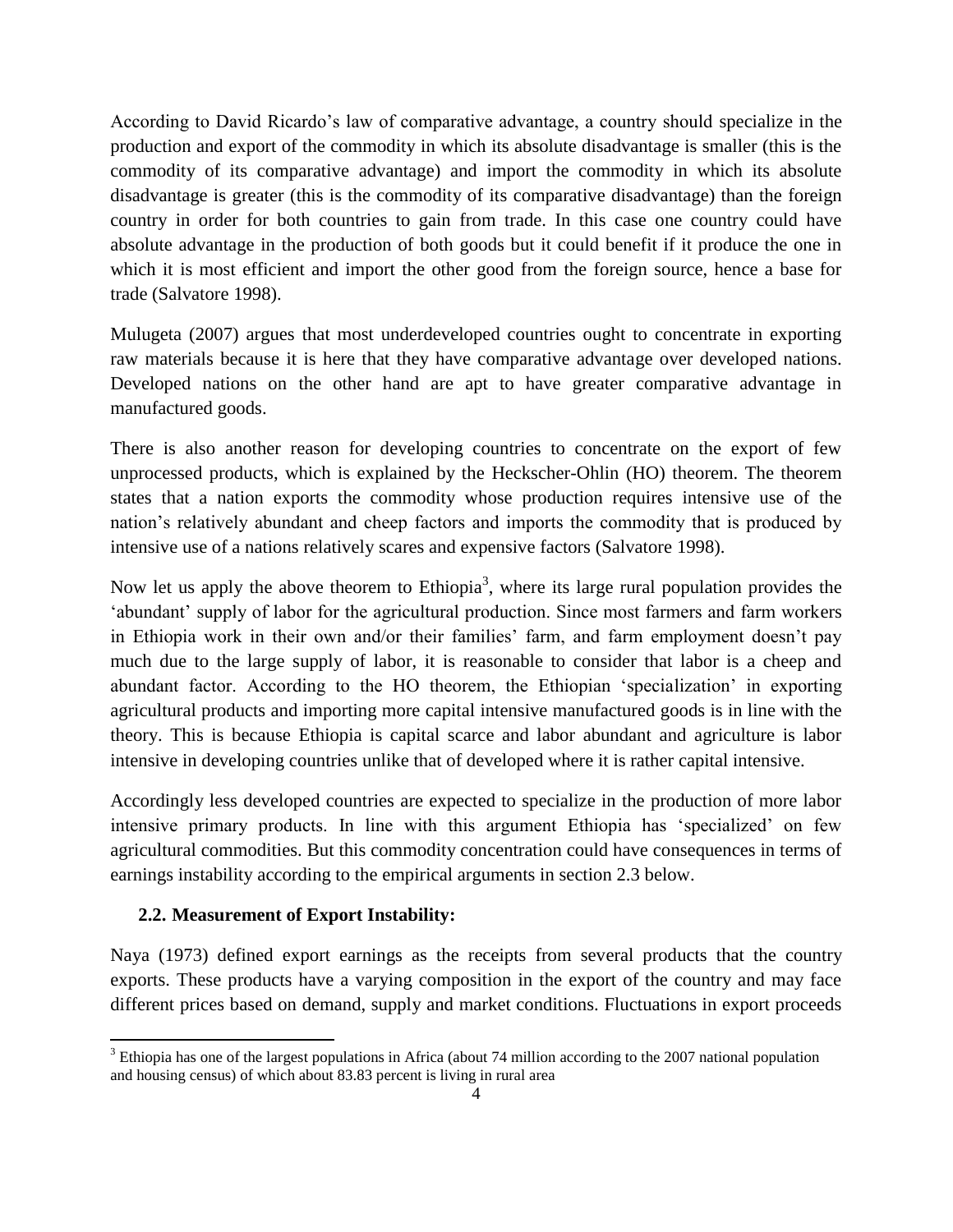are thus induced by changes in individual products" proceeds and by the interaction of such changes among the different export commodities. Such variations could be caused by economic, natural and other forces which could be internal or external. Some examples of such shocks are crop failure, cyclical decline in economic conditions, and changes in commercial policies.

The general agreement in defining instability is that it is the deviation of the observed outcome from its natural (expected) value. In the context of export earnings, export is expected to grow positively, negatively or stay flat following some pattern. The instability is then the deviation of the actual outcomes of the earnings from this expected pattern, commonly called the trend. To measure this fluctuation several authors developed and used several indices.

Massell (1964) and Massell (1970) stressed that the measurement of instability chosen will be influenced by the type of trend fitted. He chose to use linear trend in the former and exponential trends in the latter, due to their best fit to their respective dataset. He specified the instability index using the formula:

$$
I_m = \frac{1}{\log y} \sqrt{\frac{\sum (\log y - \log \hat{y})^2}{N}}
$$
(2.1)

Where the fitted value is estimated using either  $y = a + bt + \varepsilon$ , or  $\log y = \log a + bt + \varepsilon$ .

Cuddy and Valle (1978) criticizes the above approach for its *ad hoc* nature, reasonable but not founded on any clear theoretical foundation. They suggested what they called "A General Approach", which was based on the coefficient of multiple determination to give it a solid statistical foundation. Following some mathematical manipulation they arrived at:

$$
I_{CV} = 100 \frac{SSE}{\bar{y}} = CV \sqrt{(1 - R^2) \left(\frac{N - 1}{N - k}\right)}
$$
(2.2)

Where  $N - k$ *y y SSE*  $\overline{a}$  $\overline{a}$  $=\frac{\sum (y - \hat{y})^2}{2}$  $\sum_{2} (y - y)$ is the Sum of Squares of deviation of the estimated from the actual value, and k being the number of independent explanatory variables, including the constant, in the model. I<sub>CV</sub> is a corrected coefficient of variation  $(CV)^4$  bounded by zero and CV.

<sup>4</sup> 
$$
CV = \frac{S.e}{\overline{X}}
$$
, i.e. the ratio of the standard error to the mean.

1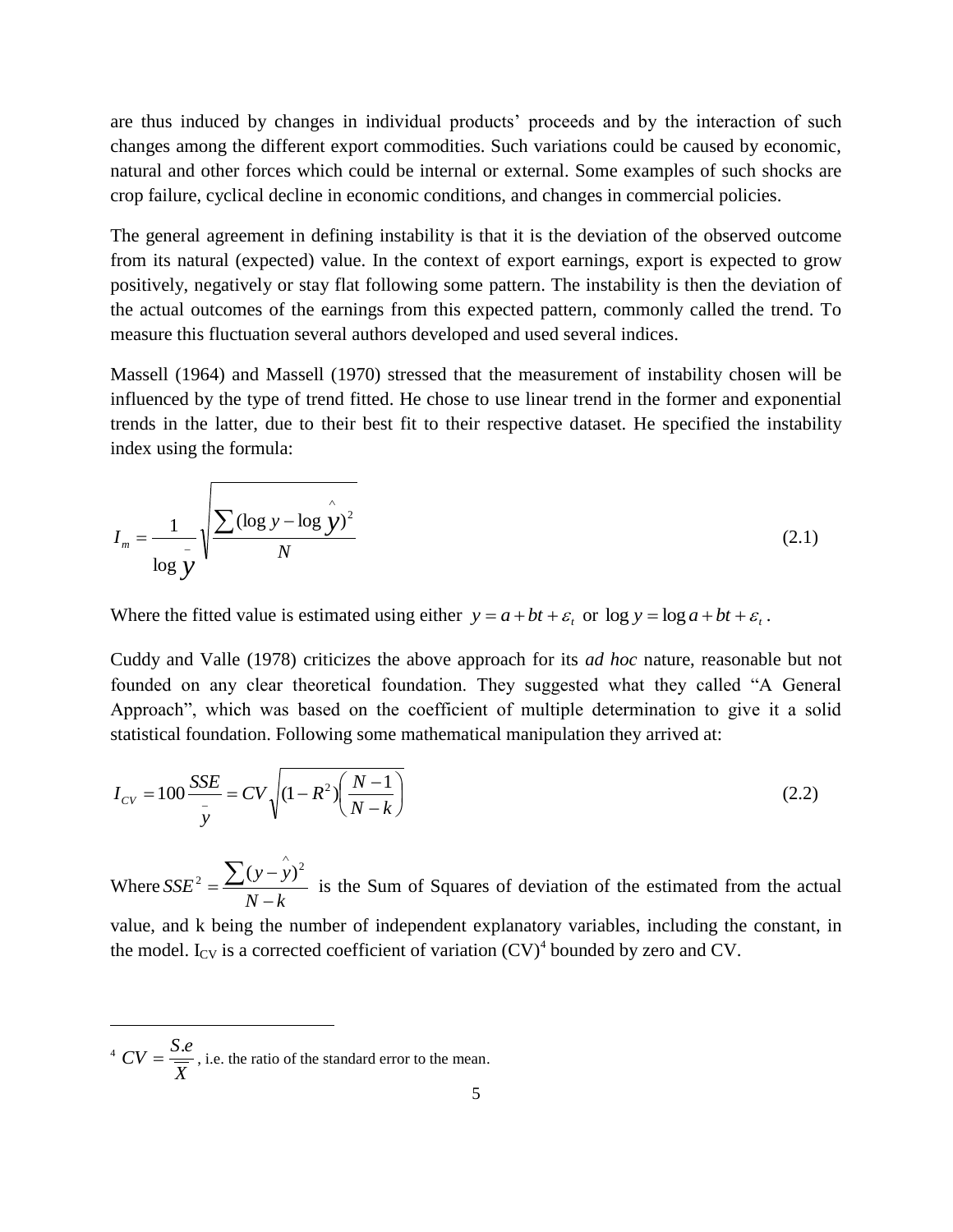Love (1985) measured instability as the percentage deviation of export earnings from its trend, which could be expressed as:

$$
u_t = \frac{\left(x_t - \bar{x}_t\right)}{\bar{x}_t} \tag{2.3}
$$

Where  $x_t$  is total earnings and  $\overline{x}_t$  is the trend value. The choice of the appropriate trend correction is central for the estimation of  $u_t$ . Among the available choices of trend are moving averages, linear, and exponential<sup>5</sup> trends.

Glezakos (1973), Savvides (1984) and Glezakos (1984) used the arithmetic mean of the absolute value of the yearly changes in a time series corrected for the trend and expressed as percentage of the average of all observations. The above definition is expressed symbolically as:

$$
I_G = \frac{100}{\bar{y}} \frac{\sum_{t=2}^{N} |y_t - y_{t-1} - b|}{N - 1}
$$
\n(2.4)

Where, *b* is the slope of the linear trend  $y_t = a + bt + \varepsilon$ , fitted by ordinary least square (OLS) method. The logical economic explanation of this index is that part of the change in earnings could be expected on the basis of the positive or negative trend experienced in the past while the remaining part,  $|y_t - y_{t-1} - b|$ , being the unexpected change.

The methods used by Murray (1978) to measure instability were MacBean Index (MBI) and the Log Trend Index (LTI). The MBI measures deviations from a 5-year moving average of the observed values having the form:

$$
MBI = \left(\frac{100}{n-4}\right) \sum_{t=3}^{n-2} \left(|x_t - MA_t|/MA_t\right) \tag{2.5}
$$

Where,  $MA_t$  is the five year moving average of the earnings,  $x_t$ . The LTI, which measures deviation from a constant growth rate trend line, has the form:

$$
LTI = \left(\frac{1}{n}\right) \sum_{t=1}^{n} \left(x_t - ae^{bt}\right)^2 \times 100 \Big/ \bar{x}
$$
 (2.6)

1

 $<sup>5</sup>$  The preference of the study was the moving average one, as it is assumed to be more likely by the author.</sup>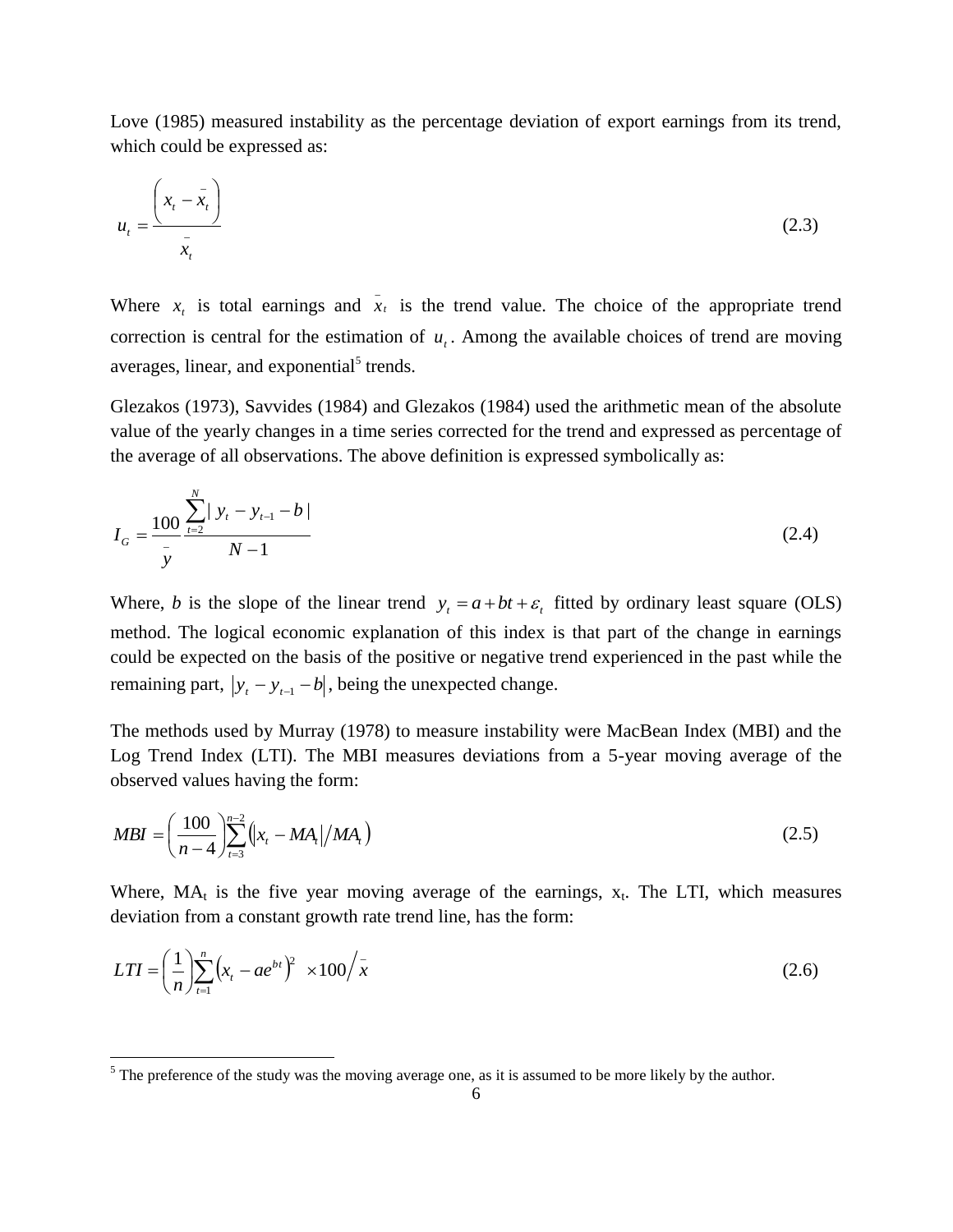Where, *a* and *b* are estimates derived from the least square fitting of  $\log x$  =  $\log a + bt + \varepsilon$ , where  $x<sub>t</sub>$  is the export proceed.

Belay (1998) used the Average Absolute Deviation (AAD) instability index, having the form:

$$
AAD = \frac{100}{n} \frac{\sum_{t=1}^{n} \left| x_t - \hat{x}_t \right|}{\hat{x}_t}
$$
\n(2.7)

Where  $x_t$  are observed export earnings while  $\hat{x}_t$  are the estimated (trend) export earnings.

The above review of the different specifications of the instability indices shows that the central agreement rests on the need to eliminate the trend from the series. Other than this, researchers used different approaches and explanations for their choice of a particular specification and method of eliminating the trend. For the purpose of this study we adapted a version of (2.7) as specified by:

$$
I = 100 \times \sum_{i=1}^{T} \frac{\left| x_i - \hat{x}_i \right|}{\sum_{i=1}^{N} x_i}
$$
 (2.8)

With  $x_i$  being the export earning in year  $t = 1, 2, ..., T$  and  $\hat{x}$  $x_i$  being the estimated trend value of earnings, estimated by regressing either the level or the logarithm of the earnings on year (the time variable) using ordinary least square (OLS).

#### **2.3. Empirical Literature:**

Several studies have been conducted regarding export earnings instability using a sample of both developed and developing countries. The first six studies are either analysis of export instability or its relation with commodity and geographic concentrations. The remaining ones studied export instability"s role in growth and capital formation.

Based on a sample of twenty-nine African countries over the period 1960-1982, Abebe (1991) tried to assess the relation of commodity concentration and export earnings fluctuation. His results showed that major export commodities contribute to the instability of earnings more than proportionately in seventeen of the sampled twenty-nine countries. No strong association was found between concentration and instability of export proceeds in the remaining twelve.

The study by Murray (1978) analyzed instability of export earnings with the objective of examining the patterns of instability in export prices and volumes, and the relative importance of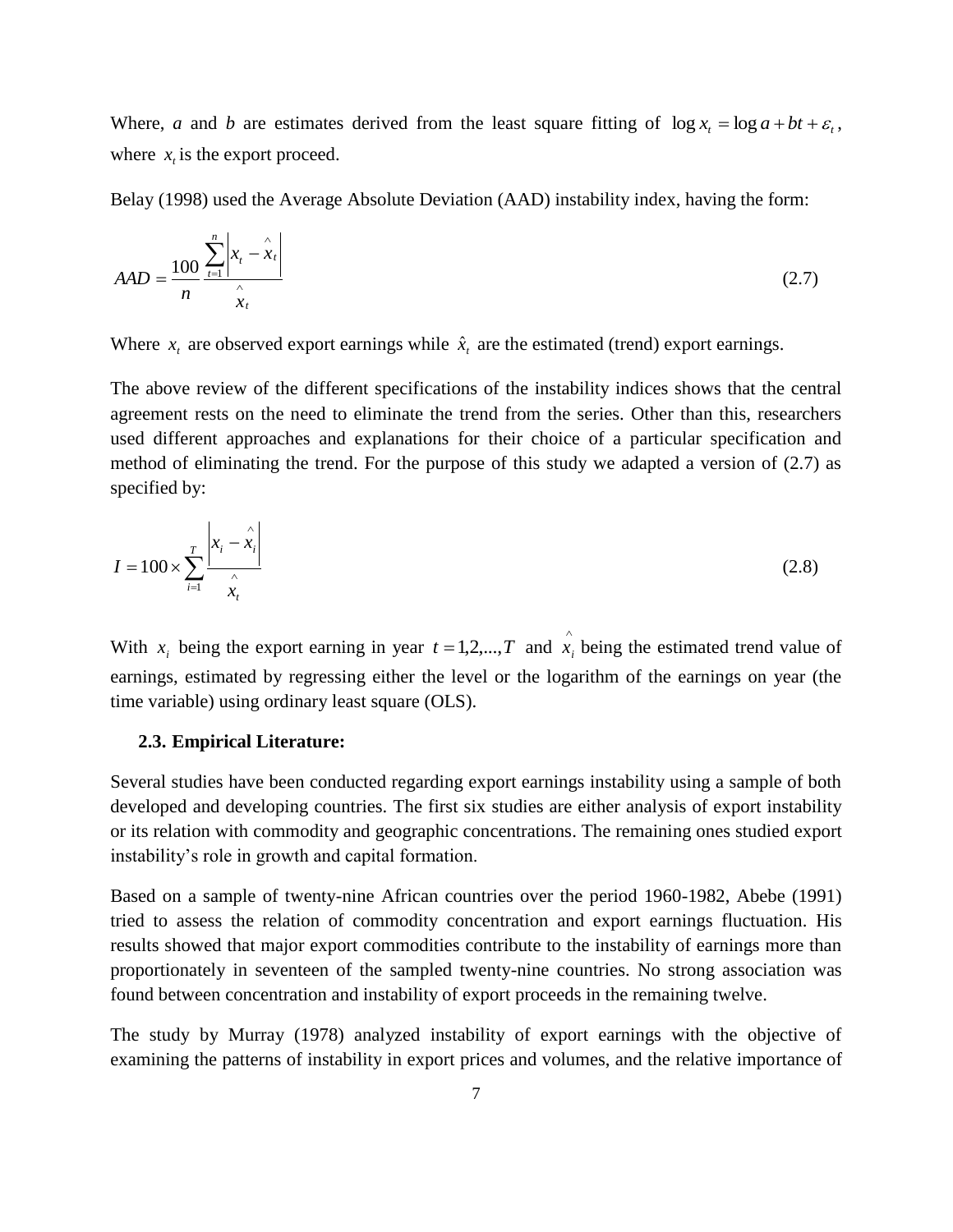supply and demand fluctuations in determining earnings instability. It considered a large number of countries from both developed and underdeveloped over the period 1952-1971. The results showed that instability of export earnings, prices and quantities are higher for underdeveloped countries than developed. The findings also showed that earnings instability in the case of developing countries is strongly associated with quantity instability than price.

Belay"s (1998) analysis of the contributions of agricultural commodities on the Ethiopian export earnings fluctuation used a twenty-nine year time-series data covering the period 1962 to 1990. The major agricultural commodities the study considered were coffee, hides and skin, vegetables and fruits, and oilseeds.

The statistical results of Belay (1998) are as follows. Hides and skins and coffee contributed to the instability less than their share in the total export earnings. On the other hand the contribution of vegetables and fruits, and oilseeds to the instability were greater than their share in total export proceeds. In analyzing the contribution of price and quantity fluctuations on the instability of export revenue, the study found that with the exception of coffee, fluctuations in export quantities were the dominant causes of instability in export earnings. This means that the supply factors are more important in causing the fluctuations of the proceeds. The study tried to explain this by the fact that, Ethiopia heavily depends on few agricultural products for its export earnings and agricultural products in turn heavily depend on weather conditions. Another supply factor is domestic consumption. In the case of coffee, whose fluctuation has significant impact due to its share in total export earnings, it suffers wide fluctuation in earnings owing mostly to instability in the world market price where Ethiopia has no control.

Massell (1964) used a sample of thirty-six countries when estimating his linear regression model in which export instability, the dependent variable, was function of commodity concentration and geographic concentration of exports. The results gave significant results for both commodity and geographic concentration of exports. Regarding the sign, the former was positively related to instability while the latter being negatively. The study suggested the insulating effect of strong bilateral trade relations for the negative sign of geographic concentration on instability.

In another, more extensive study of fifty-five countries over the period 1950-66, Massell (1970) fit exponential model to control for trend effects on instability. The cross-country regression resulted in significant result for commodity concentration and food share of exports in explaining instability in earnings of export. A second model, which was the same model after deleting geographic concentration, per capital income, export market share and raw material share, resulted in the improvement of the power of the model  $(R^2)$  and the significance of the variables; concentration index, food ratio of export and value of total export. In both estimations commodity concentration was positive while food ratio and export volume were negative in terms of their direction of impact on instability of proceeds.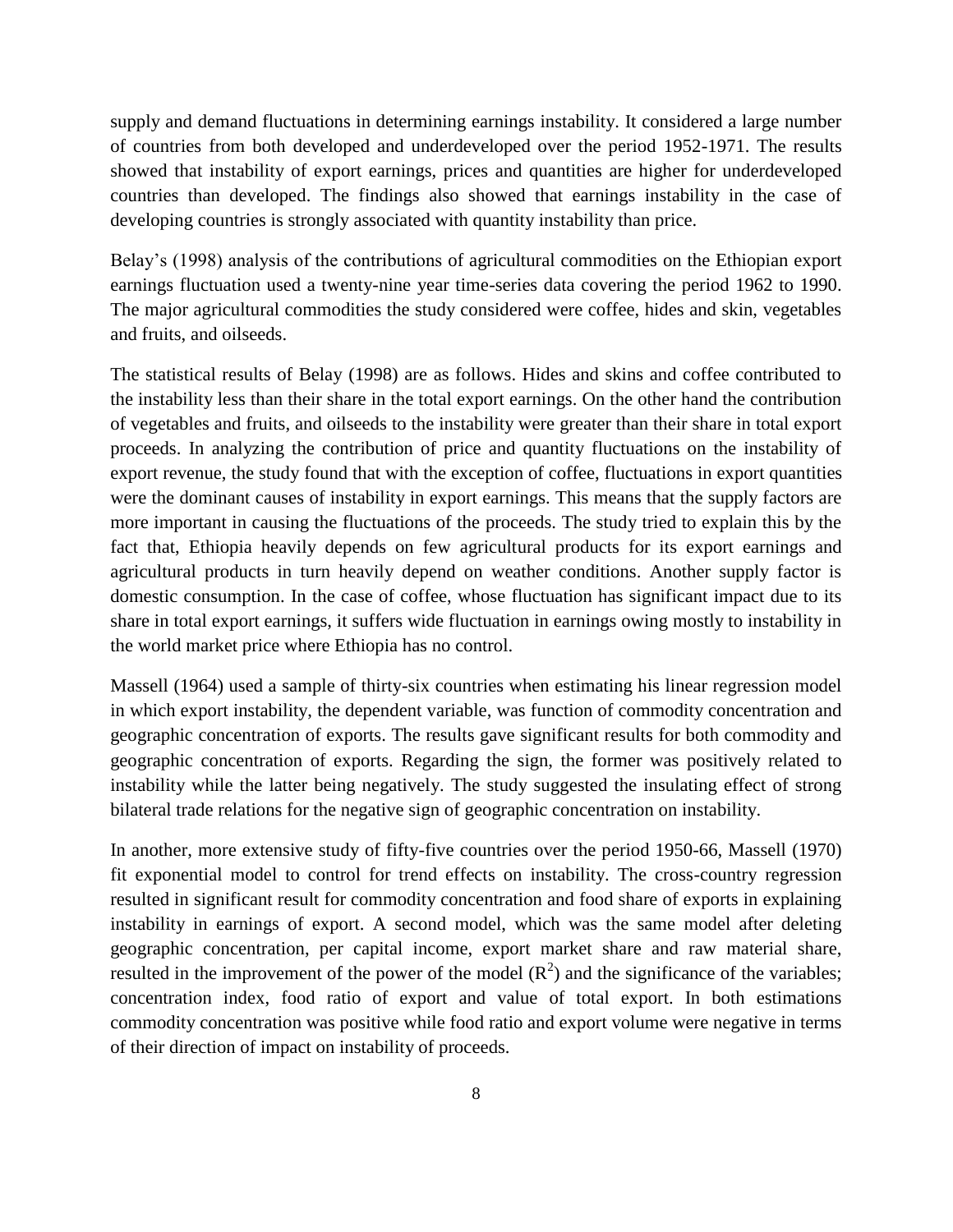According to Love (1985), the typical statistical techniques used for the investigation of causes of export earnings instability were cross-country regressions. These regressions used some measure of instability as dependent variables and tried to explain it with structural variables such as commodity and geographic concentration, share of raw materials, food and manufactures in total export and the domestic consumption ratio (see Massell (1964) and Massell (1970) for instance). The empirical results obtained from such models were found to be insignificant. Love (1985) explained the causes of this limited power of explanation of these typical models as being untenable inherent assumptions of cross-country regressions, i.e. the assumption of single, unique relationship between a given explanatory variable and the degree of instability. Another possible cause of insignificant results form the model is the use of different method of estimating the dependent and the explanatory variables, by mixing cross section with time series.

Love (1985) based on the distinction between external and internal causes of instability, used country specific time-series models. Using market instability and production instability as independent variables, he found that there is a considerable gain in the explanatory power of the new country-specific time series model as compared to the typical cross-country regressions.

Naya (1973), on his study of fluctuations in export earnings and economic patterns of Asian countries, found results that confirmed with the findings by Murray (1978), i.e. the average instability index of LDCs are greater than that of DCs. The regression results showed that large exporters tend to have relatively stable earnings and countries with much of their exports directed to neighboring countries faced higher instability.

When we come to the studies, which analyzed the role of instability on economic growth, we find Gyimah-Brempong (1991) making Sub-Saharan Africa (SSA) the center of attention. According to the study, SSA countries have relatively homogeneous economies, hence expected similar responses to fluctuation of earnings from export<sup>6</sup>. The analysis tried to identify the impact of earnings instability on growth over the period 1960 to 1986. The study used specification and estimation of a more general form of neoclassical growth models in which earnings instability index was included as explanatory variable. The main finding of this study was that the instability indices had significant and negative impact on growth rate, and the significant improvement of the neoclassical growth model's explanatory power (adjusted  $R^2$ ) when including the indices into the model.

Akpokodje (2000) analyzed the case of Nigeria to study the impact of export earnings fluctuation on capital formation, Inline with the above studies; instability index was constructed and used as explanatory variable in a model where logarithm of change in capital stock was the dependent one. Using data from international publications by International Monetary Fund (IMF) and World Bank, the study tried to answer the effect of export earnings instability on capital formation. The

1

 $6$  This is one of the points on which Love(1985) criticized cross-country regressions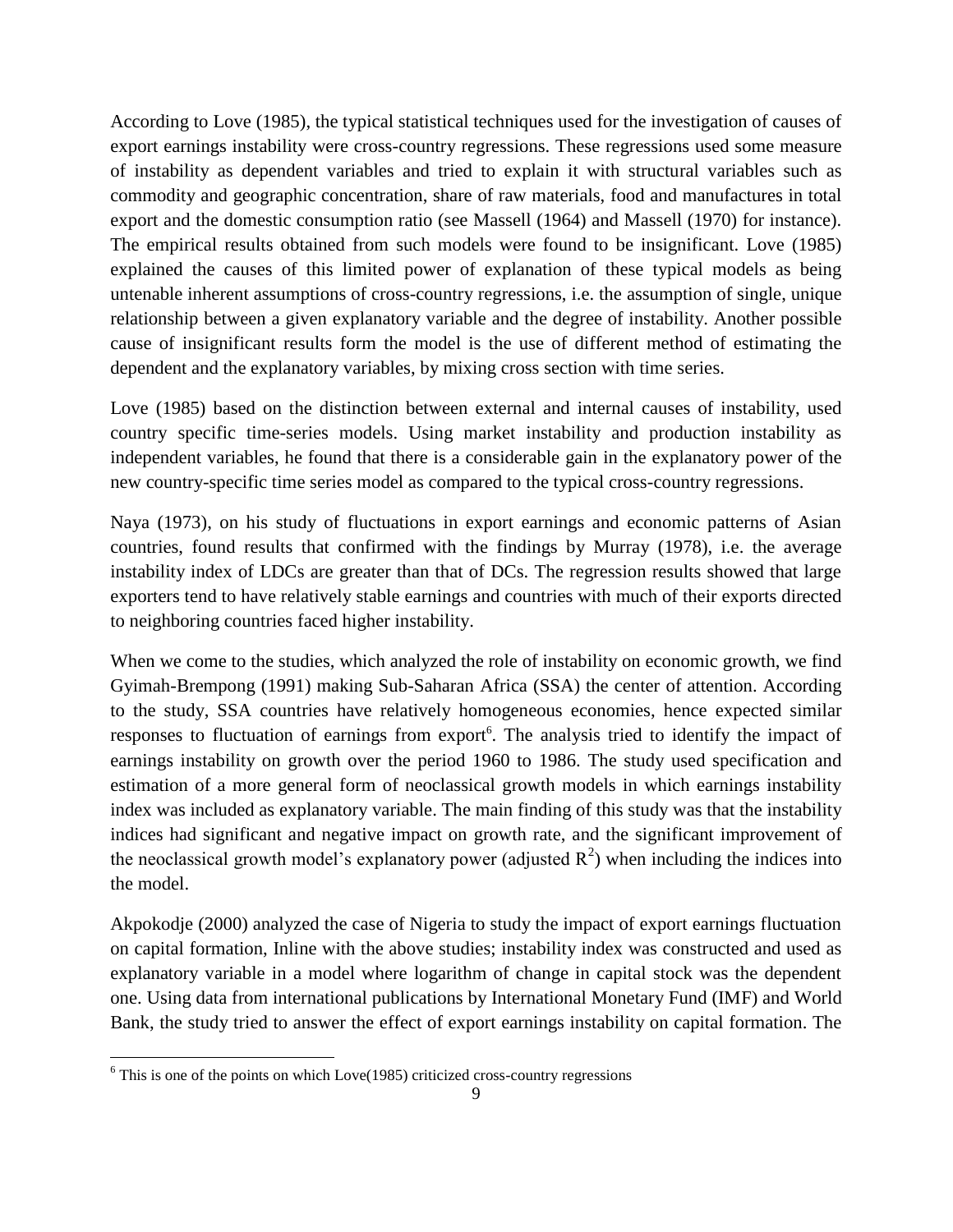short run models confirmed the hypotheses that export earnings instability and logarithm of changes in capital stock are significantly and inversely related.

Sinha (1999) looked at the relationship between export stability, investment and economic growth in nine Asian countries using time series data. The study particularly paid attention to stationarity and cointegration issues, on which previous time series studies in this area have not. The study found that, in most cases, the variables are non-stationary in their levels and not cointegrated. These findings raise serious doubts about the results of the previous studies. The results were not uniform across countries; casting doubts about the validity of the numerous cross-section studies. For Japan, Malaysia, Philippines and Sri Lanka, it was found that a negative relationship between export instability and economic growth to exist. For (South) Korea, Myanmar, Pakistan and Thailand, a positive relationship between the two variables was found. For India, the results were mixed.

Glezakos (1973) covered the period 1953-66 and both least developed (LDCs) and developed ones countries (DCs) were included in the sample. Basically the study used a cross-country regression but relied on time series analysis to compute the indices. One of the findings of the study was that the average export earnings instability for LDCs was twice as much as that of DCs. The regression results of income growth rate on export instability showed that instability to have a significantly negative impact on real per capital income growth rate in the case of LDCs.

Savvides (1984) tried to test Glezakos's (1973) hypothesis that export instability is a factor detrimental to the growth of LDCs. The study used identical method of estimation as Glezakos (1973) by extending the study to take account of recent data, 1967-77. Surprisingly, it was found that the cross-section regressions do not confirm the hypothesis in question; in fact these results directly contradicted that of Glezakos (1973), given the application of identical technique in both cases. Omission of important variables, measurement errors and endogenity of export instability and growth were suggested as possible cause for this contradiction.

In a response study (Glezakos 1984), Constantine Glezakos agreed with Savvies's remark on the insufficiency of single equation cross-country models. The first critique this study identified on Savvies's (1984) was that the relatively high per capital growth rate, despite the economic downturn of the early 1970s following the first oil shock. Another point of critique was the trend elimination technique. The study argues that the data 1953-66 exhibited either a liner or no-trend in export proceeds, while that of 1967-77 showed exponential trends. Savvides (1984) ignored this fact in order to make his analysis using identical method like that of Glezakos (1973). The Glezakos (1984) regressions were run by giving considerations for the above critiques, after correcting per capital incomes and choosing the 'best' index, linear or exponential based on goodness of fit. Export instability in Glezakos (1984) has still shown to have a significant negative impact on income growth of LDCs like that of Glezakos (1973). It was also found that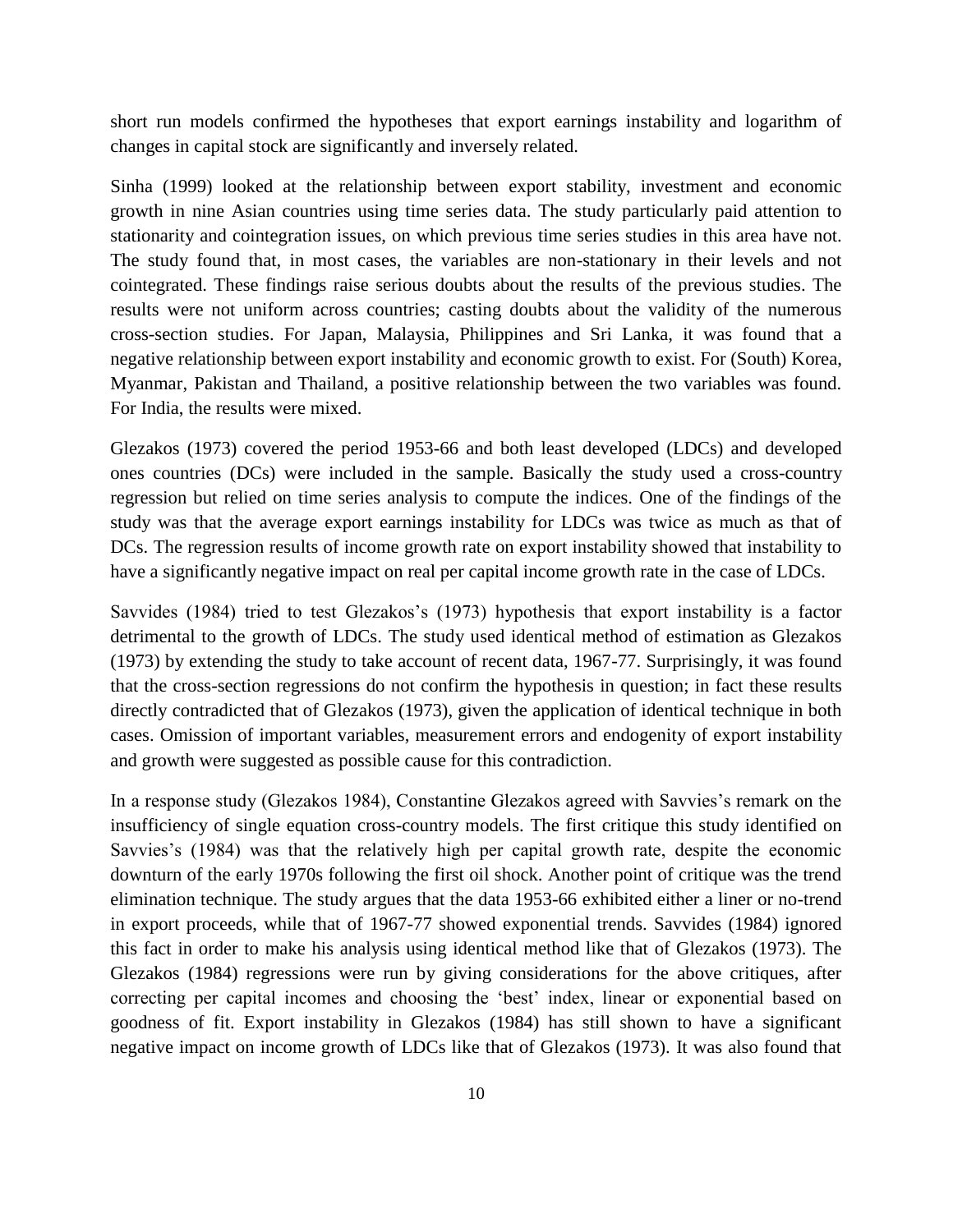export growth is more significant factor in determining the income growth of LDCs than DCs based on the regression coefficients, which is in direct contrast with Savvides's (1984).

The literatures above show that countries like Ethiopia have comparative advantage in production and export of commodities which are labor (which is the country"s abundant resource) intensive than capital (which is the country"s scares resource) intensive. It is theoretically reasonable to expect for such countries to specialize in primary sectors like agriculture, one of the most labor intensive sectors in a developing country context. Empirical results on the other hand suggest that export concentration on few products has a danger of earnings instability. Therefore, each developing country should study the impact of commodity concentration on instability while making-policy decisions

The knowledge gap this study is anticipating to fill is to make a country specific analysis of the issue, using more comprehensive dataset of forty-five years. Analyzing the current situation will inform policy-makers where the country stand with regard to the research question.

# **III. Performance of the Ethiopian Export Sector**

#### **3.1. Data**

The data on export earnings, price and quantity of Ethiopia used in this study is gathered from various issues of the annual reports of the National Bank of Ethiopia (NBE). The period under consideration is between the years 1963 to 2008<sup>7</sup>. Of the forty-five years under consideration, the years 1963 to 1974 is the imperial sub-period under the rule of Hailesilasie  $I^8$ , followed by the period 1974 to 1991,which is the period of the Derg while the remaining period of 1991 to 2008 is the post-Derg period. The previous two periods included Eritrean data as it was part of Ethiopia. Eritrea became an independent state since 1993, but this change has been ignored in this study since the contribution of the Eritrean products to total export earnings of Ethiopia are insignificant.

The first annual report of NBE was published in 1964 with data from the year 1963 where detailed export earnings were reported only for coffee, hides and skins, oilseeds and pulses. The remaining components of Ethiopian export commodities were reported in aggregate form as "all others". Since the data for the years 1964 to 1970 was reported in the Gregorian calendar, we took the average of the two consecutive years to make it compatible with the rest of the series, which is in Ethiopian/Julian calendar<sup>9</sup>.

The statistics we used the period 1963 to 2007 only.

<sup>8</sup> Emperor Hailesilasie I ruled Ethiopia from 1930 to 1974 (Beharu 2002). The imperial rule was then replaced by the military council of Derg, which over throw the king in a military coup.

<sup>&</sup>lt;sup>9</sup> In this calendar a year starts on September 11 (and 12 in every leap year) and the Ethiopian fiscal year starts on  $8<sup>th</sup>$ of July.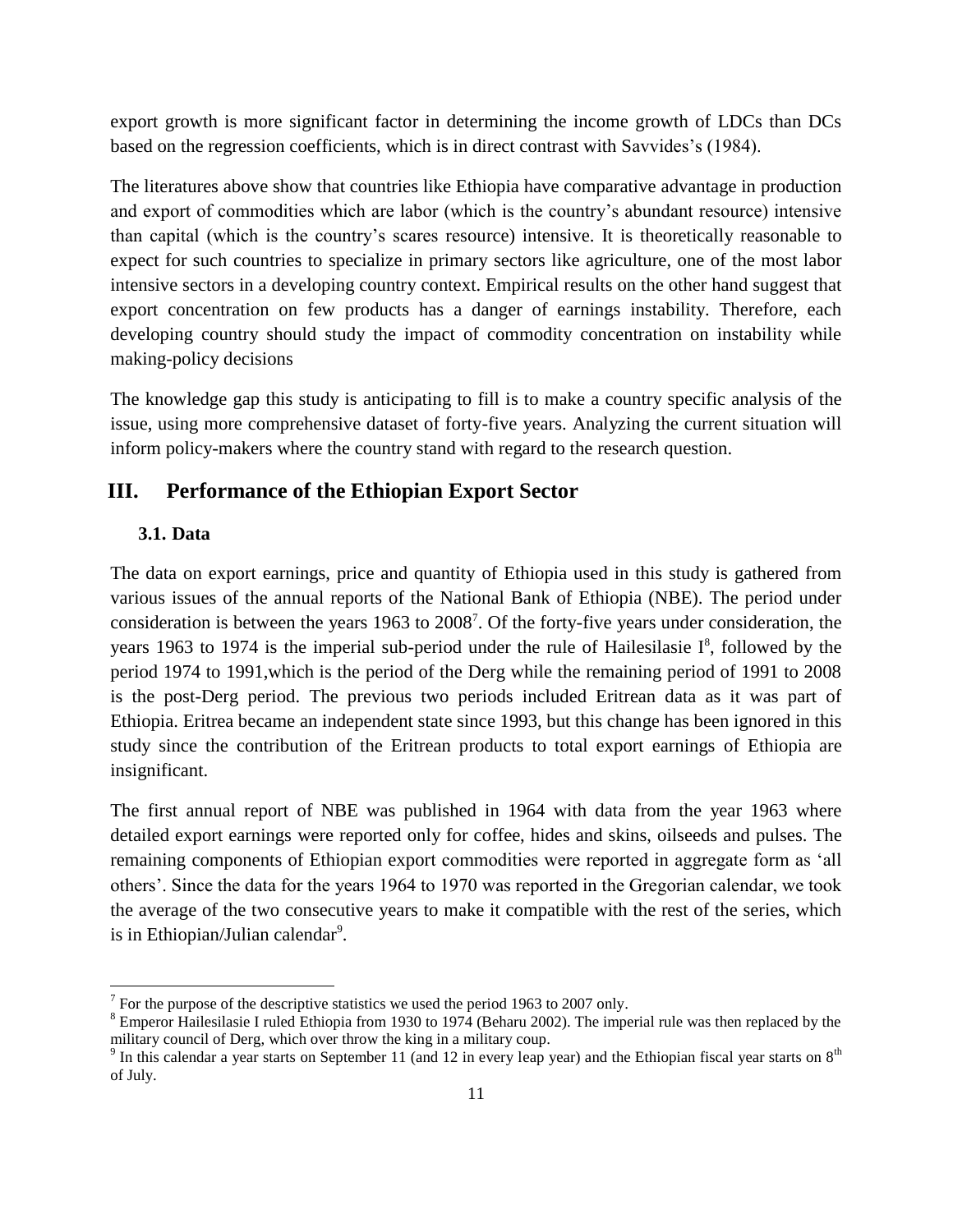Several issues of Ethiopian Statistical Abstracts of the Central Statistical Agency (CSA) are used to obtain data on Gross Domestic Product (GDP) at current market prices to represent national production, gross capital formation (investment) and forecasts of population size. Such data is available since 1961 as the publication of these abstracts has started in 1963.

## **3.2. Performance of the Export Sector During the Imperial Period**

According to Berhanu (2005), this period is characterized by relatively free market oriented policies with the private, mainly foreign capital, taking the lion"s share of both import and export trade. The dominant trade strategy of the time was import substitution even though export diversification was explicitly stated on the First-Five-Year Development plan (Berhanu 2005).

The trend of export earnings in the imperial period is increasing in general, with some fluctuations here and there. Coffee takes a major share of the earnings as can be seen from the graph in fig. 3.1. The remaining three, oilseed, hides and skins and pulses, share more or less the same trend; with hides and skins falling and pulses rising towards the end of the sub-period (see panel (a.2) of fig. 3.1).

The shares of these major export commodities in export earnings is dominated by coffee, which declined towards the end of the sub-period (see panel (b) of fig. 3.1), while total proceeds from export of coffee remains, more or less, flat (panel a.1) during the sub-period. On the other hand, the other commodities experienced a fluctuated in share from time to time (panel (b) of fig. 3.1).

Fig. 3.1: Trend of export earning and share in earnings by commodity during 1963-74



(a.1) Earnings (a.2) Earnings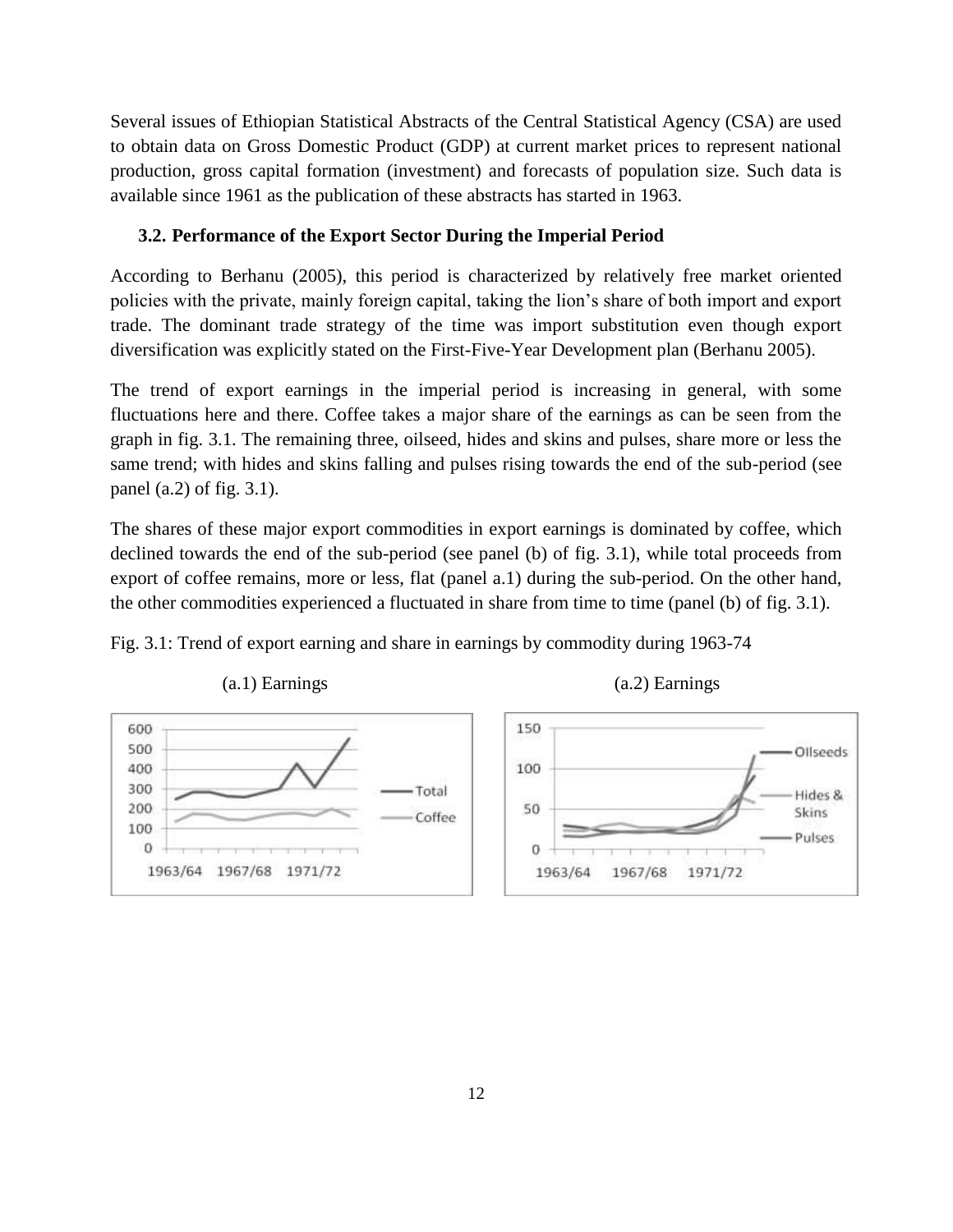#### (b) Share in earnings



Source: Own analysis based on NBE data

The growth rates of export earnings of the country as well as earnings from the individual major export commodities show that the growth has suffered from fluctuations, indicated by the positive and negative signs of these rates in table 3.1. Negative growth rates indicate decline in earnings as compared to its previous year, while the positive ones showing increase in earnings, even though these increases are not uniform or constant. This means that there is a fluctuation even in the growth rates of the proceeds.

| Year in G.C.  | 1964/65 | 1965/66  | 1966/67  | 1967/68  | 1968/69 | 1969/70  | 1970/71  | 1971/72  | 1972/73  | 1973/74  |
|---------------|---------|----------|----------|----------|---------|----------|----------|----------|----------|----------|
| Year in E.C.  | 1957    | 1958     | 1959     | 1960     | 1961    | 1962     | 1963     | 1964     | 1965     | 1966     |
| Coffee        | 27.54   | $-3.03$  | $-14.20$ | $-0.81$  | 11.86   | 8.55     | 1.13     | $-8.30$  | 21.50    | $-16.98$ |
| Oilseeds      | $-7.89$ | $-14.91$ | $-4.72$  | $-0.68$  | 1.13    | 15.59    | 18.18    | 24.80    | 53.02    | 55.89    |
| Hides & Skins | $-4.00$ | 28.84    | 10.64    | $-16.49$ | $-1.10$ | $-0.77$  | $-9.67$  | 23.63    | 123.18   | $-12.50$ |
| Pulses        | $-4.96$ | 22.45    | 14.14    | $-4.50$  | 8.25    | $-12.77$ | $-0.09$  | 27.81    | 68.49    | 169.62   |
| Others        | $-0.44$ | $-3.16$  | 1.80     | 5.12     | 8.88    | 11.88    | $-84.55$ | $-29.97$ | $-35.79$ | 1583.23  |
| Total         | 13.55   | $-0.19$  | $-6.65$  | $-2.14$  | 8.80    | 7.02     | 42.53    | $-27.92$ | 39.89    | 27.81    |

Table 3.1: Growth rates of export proceeds by commodity over the imperial period

Source: Computed based on NBE data

#### **3.3. Performance of the Export Sector During the Derg Period**

Alemayehu (2007) outlined the economic characteristics of the period 1974-1991, which we termed as the Derg sub-period, as:

- Strengthening the state"s role in external trade by attempting to control participation of private capital in the sector
- Close monitoring of price, quantity and distribution of goods, to the extent of direct distribution of goods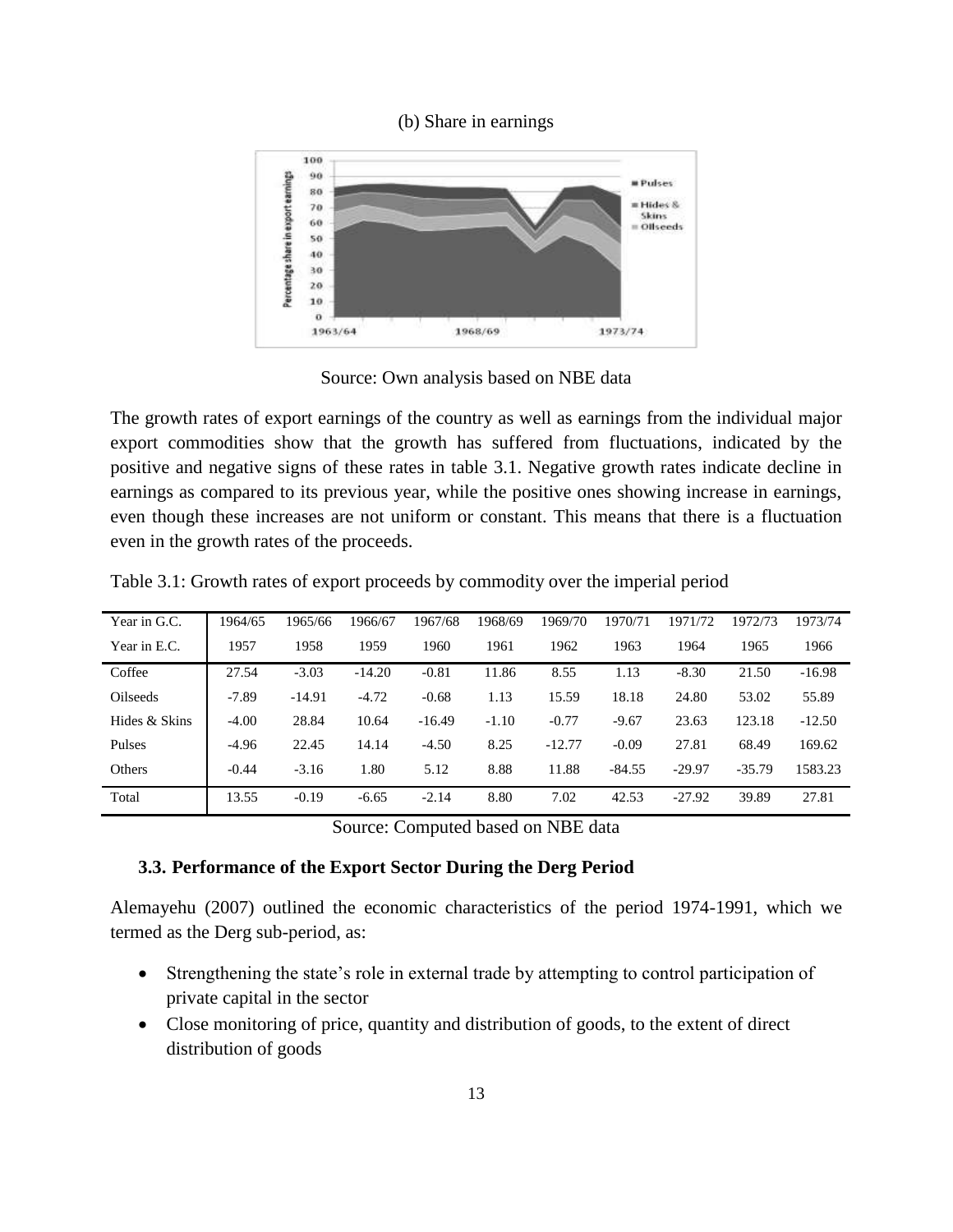- Especial emphasis was given to external trade sectors deemed essential for economic growth and in the trading of medical equipment and goods that ensure the health and security of the population
- Diversification attempts were also made in terms of commodity and destination of exports, especially to divert trade towards its socialist partners.

The share of export<sup>10</sup> as defined by the ratio of exports to gross domestic product<sup>11</sup> (GDP) averaged at 10.36% for the years 1974 to 1991. On the other hand the share of imports in



Fig. 3.2: Trend of export earnings in the Derg period

Source: Own computation based on NBE data.

Ethiopian GDP averages at  $16.94\%$ <sup>12</sup> for the same period. This indicates that the country's trade was running in deficit with the export earnings being unable to cover the country's import requirements. During the Derg sub-period the earnings form export remained more or less between 500 million and a billion Birr. The major agricultural products, namely coffee, hides and skin, fruits and vegetable, pulses, and oilseeds, all taken together, accounted for 82.46% of the national export earnings, on average.

1

 $10$  Share of export in the country's GDP is calculated using *t*  $\frac{d}{dt} = \frac{A_t}{GDP_t}$  $SoE_t = \frac{x_t}{\sum_{i} p_i}$  where  $x_t$  is the export earnings in year *t*.

 $11$  GDP used for this computation is based on GDP at current prices reported by MEDaC/MoFED and published by CSA on its annual statistical abstracts.

<sup>&</sup>lt;sup>12</sup> Import data is obtained from the 2007 Database of the Ethiopian Economics Association/Ethiopian Economic Policy Research Institute (EEA/EEPRI)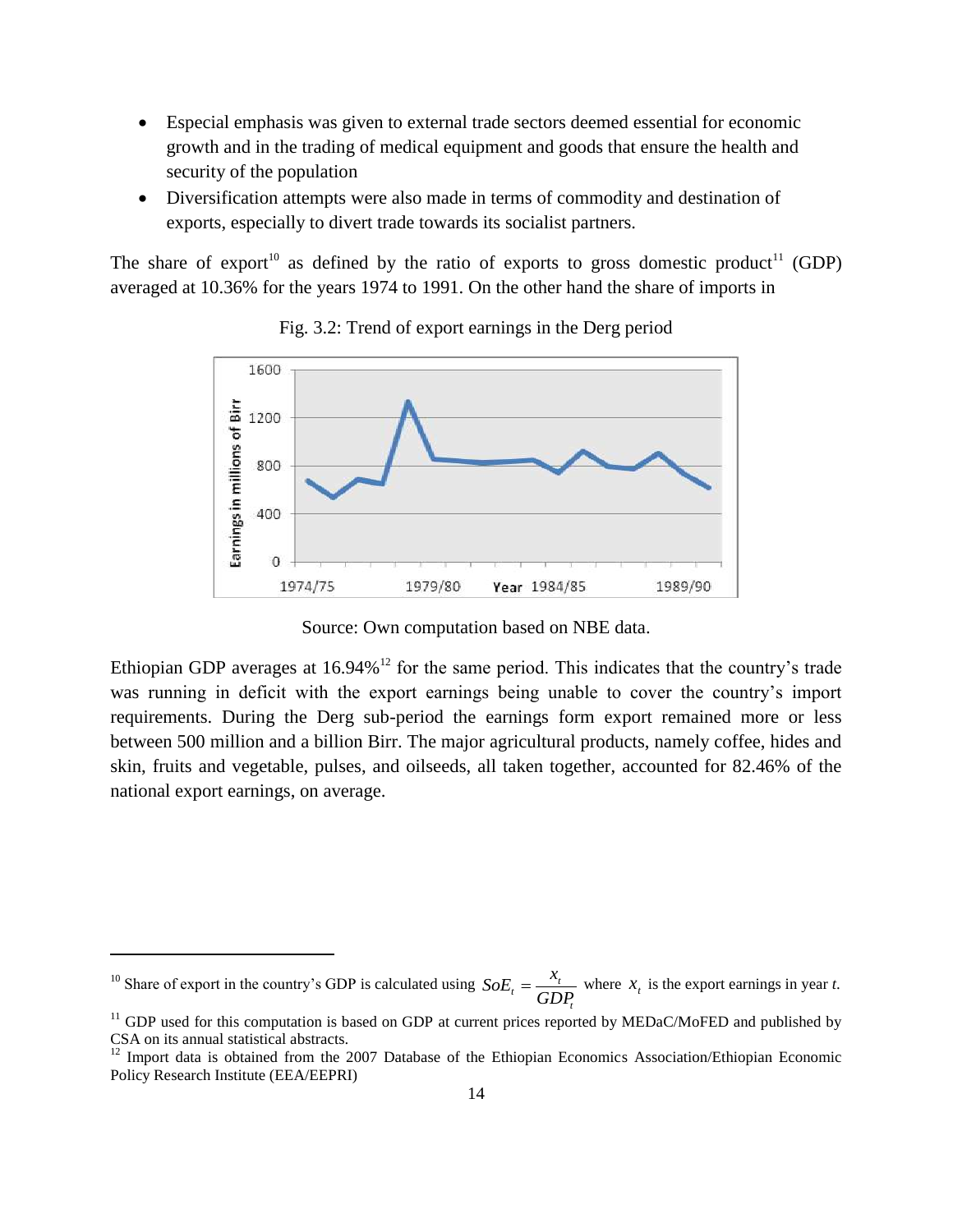|                     | Average share Minimum Maximum S.D. of shares |       |       |       |
|---------------------|----------------------------------------------|-------|-------|-------|
| Coffee              | 61.47                                        | 17.51 | 87.90 | 15.26 |
| Hides & Skins       | 11.87                                        | 5.55  | 18.19 | 3.60  |
| Fruits & Vegetables | 0.98                                         | 0.20  | 1.95  | 0.47  |
| Pulses              | 3.87                                         | 1.07  | 10.96 | 2.90  |
| Oilseeds            | 2.89                                         | 0.59  | 13.23 | 3.05  |
| Live Animals        | 2.35                                         | 0.00  | 7.62  | 2.30  |
| Chat                | 1.60                                         | 0.49  | 3.61  | 1.16  |

Table 3.2: Percentage share of agricultural products in total export earnings in the Derg period

Source: Own computation based on NBE data

In this period coffee alone took 61.47% of the earnings followed by hides and skin with 11.87%, pulses with 3.87% oilseeds with 2.89%, and fruits and vegetables with 0.98%.

The pattern of the shares in earnings of the major export commodities of the country remained being dominated by coffee in the Derg period as well. The share of coffee started to rise from its decline towards the end of the imperial period and suffered several mild ups and downs during the course of the Derg period.

Fig. 3.3: Share of the major agricultural commodities in export earnings in the Derg period



Source: Own computation based on NBE data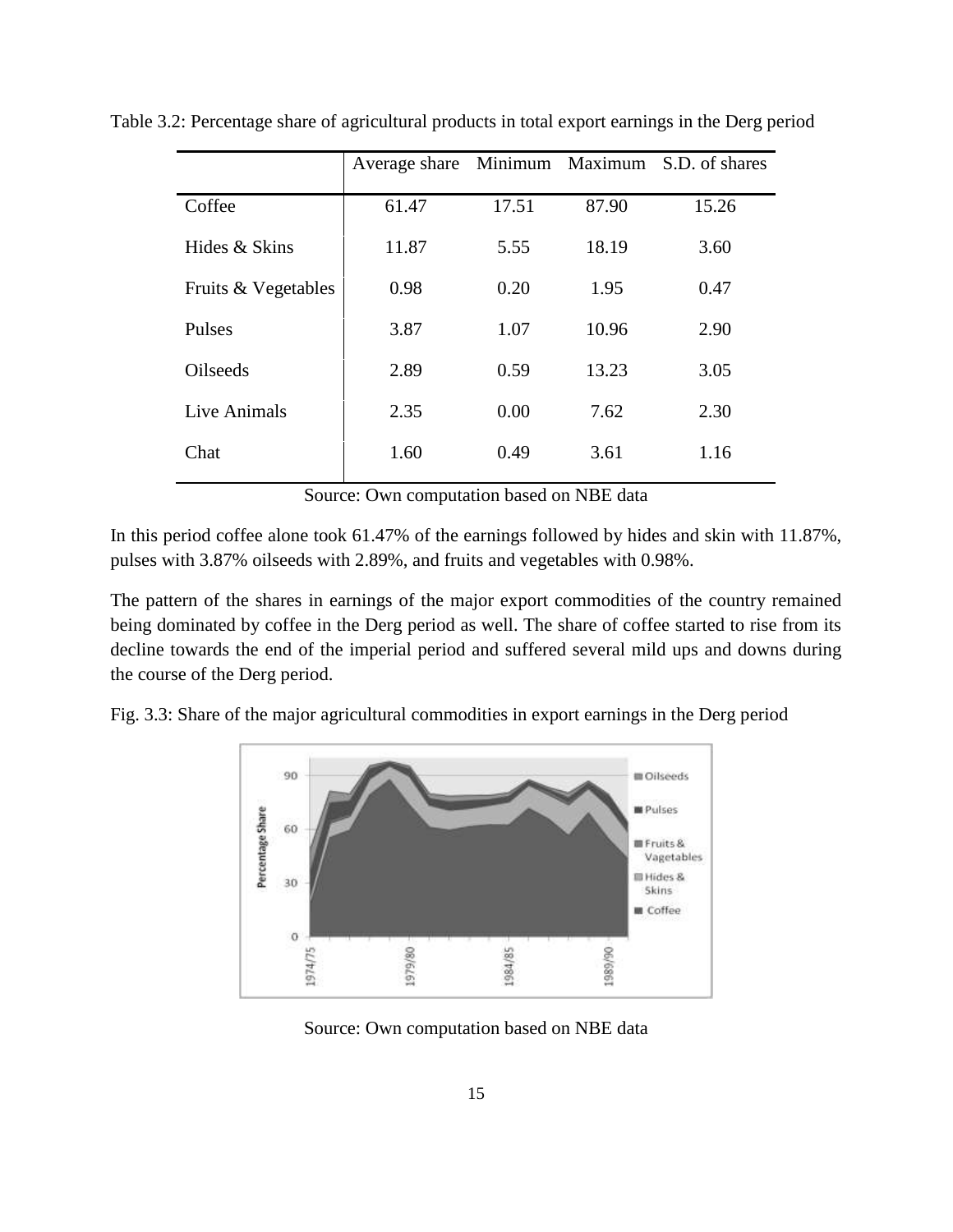#### **3.4. Performance of the Export Sector During the Post-Derg Period**

Following the fall of the Derg, the objectives of the government changed towards ensuring participation of the private sector, promoting export by providing incentives, replacing quantitative trade restrictions with *ad valorem* rates, increase diversification, minimize illicit trade and restructuring state owned trade enterprises (Alemayehu 2007).

According to Alemayahu (2007) and the Ethiopian investment and licensing policies and procedures of the Ethiopian Investment Agency, the government took the following measures to meet the above objectives:

- Liberalize the foreign exchange market into an auction system between banks, in order to provide foreign currency for both public and private sectors
- Devaluation of the Birr in order to make Ethiopian products cheaper in the world market versus the products of the rest of the world
- Simplification of licensing procedure
- Supportive services to private exporters were designed in areas of transport, packaging training, overseas market research, etc.
- Introduction of simple tariff structure and foreign exchange retention schemes

According to the Ethiopian investment and licensing policies and procedures of the Ethiopian Investment Agency, exporters are totally exempted from import duties of capital goods. Such privileges also extend to raw materials used as an input for export commodities. Ethiopian products and services destined for export are exempted from the payment of any export tax and other taxes levied on exports. The sector also enjoys other incentive privileges extended to private investors, including income tax holidays, loss carry forward and investment guarantees, in order to encourage their active participation in the economy.

As per the present study, the Post-Derg period covers the period 1991 to 2008. In this period the five major export commodities, coffee, hides and skins, fruits and vegetable, oilseeds and pulses, account for about 71.91% of the total export earnings on average. The one product which gained importance in terms of average share in earnings, as compared to the previous two periods, is *chat* with a share of 0.84%, 1.78% and 9.26% in the imperial, Derg and post-Derg periods respectively.

The share of oilseeds increased with significant amount in this period from nearly 2% to about 20%. This increase in share is mainly attributed by the increase in export volume of the commodity, from nearly 176 metric tones in 1992 to 234,976 metric tone in 2007, while its price increased from nearly 2 Birr/kg to 7 Birr/kg, which is not much as compared to its increase in volume. Coffee"s share dropped dramatically despite increase in its export volume and a net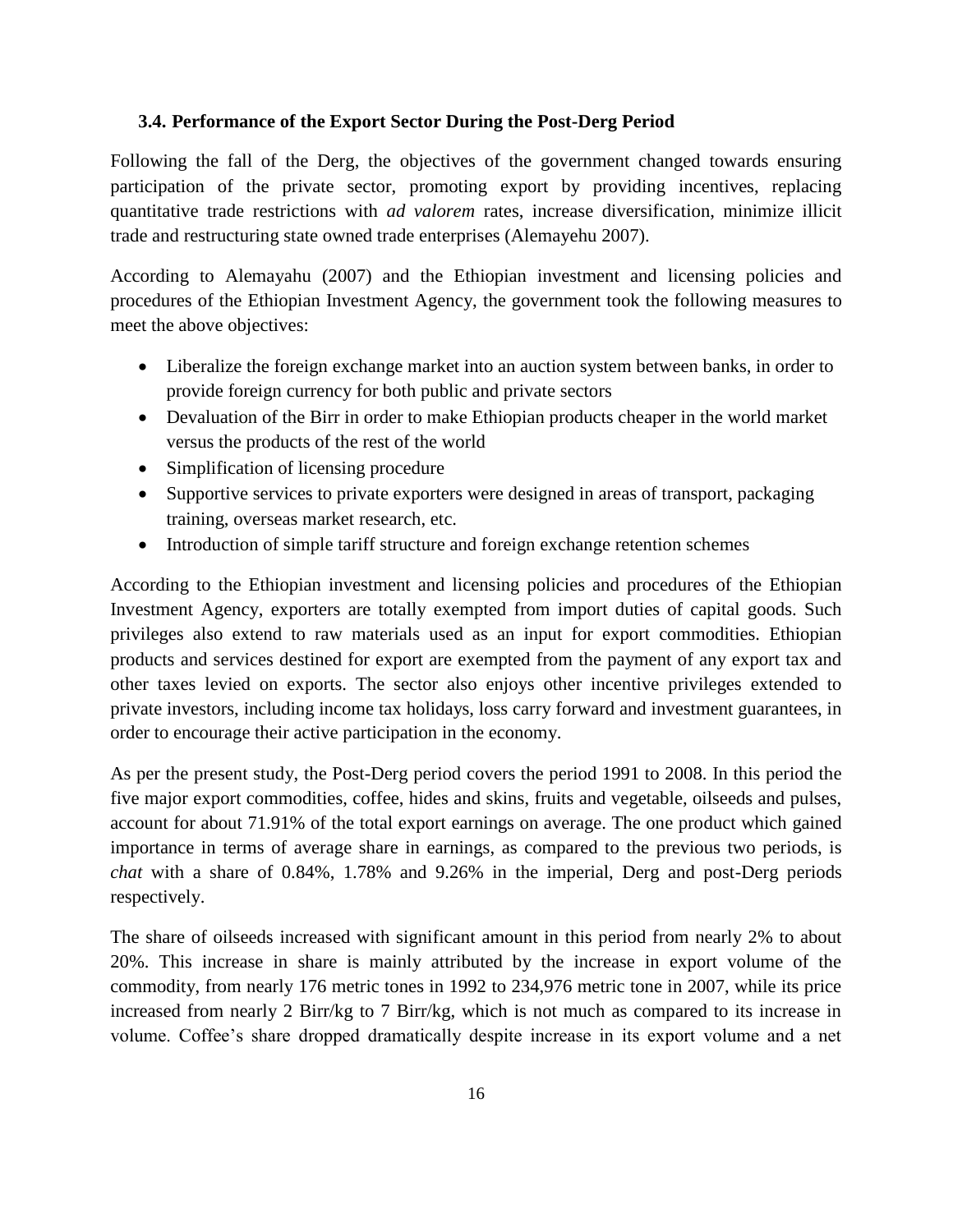increase in its price between the years 1992 and 2007. The possible explanation for the drop in coffee"s share is again the diversification of Ethiopian exports.





Source: based on NBE data

Despite the efforts of the government, the share of the export sector in the national economy as represented by the share of export in GDP is only 6.62%, which is less than that of the same ratio for the Derg period by 3.8 percentage points. This accounts for the increase in GDP of the country, which is the de-numerator of the ratio, at a faster rate than its numerator, the export proceeds. This indicates one of the weaknesses of the ratio, i.e. not accounting for faster GDP growth as compared to earnings. This conclusion is in direct contradiction with the situation on the ground. According to the ratio, the country is more "closed" to international market than it was during the Derg but in reality it is more open.

| Table 3.3: Average shares of commodities in export earnings over the three periods |  |  |  |
|------------------------------------------------------------------------------------|--|--|--|
|                                                                                    |  |  |  |

| Average shares      | Imperial period | Derg  | Post Derg |
|---------------------|-----------------|-------|-----------|
| Coffee              | 52.53           | 59.54 | 49.35     |
| Hides & Skins       | 10.06           | 11.42 | 10.86     |
| Fruits & Vegetables | 9.55            | 5.07  | 1.27      |
| Pulses              | 8.56            | 3.69  | 3.10      |
| <b>Oilseeds</b>     | 10.19           | 2.74  | 7.32      |
| Chat                | 0.84            | 1.78  | 9.26      |

Source: Computed based on NBE data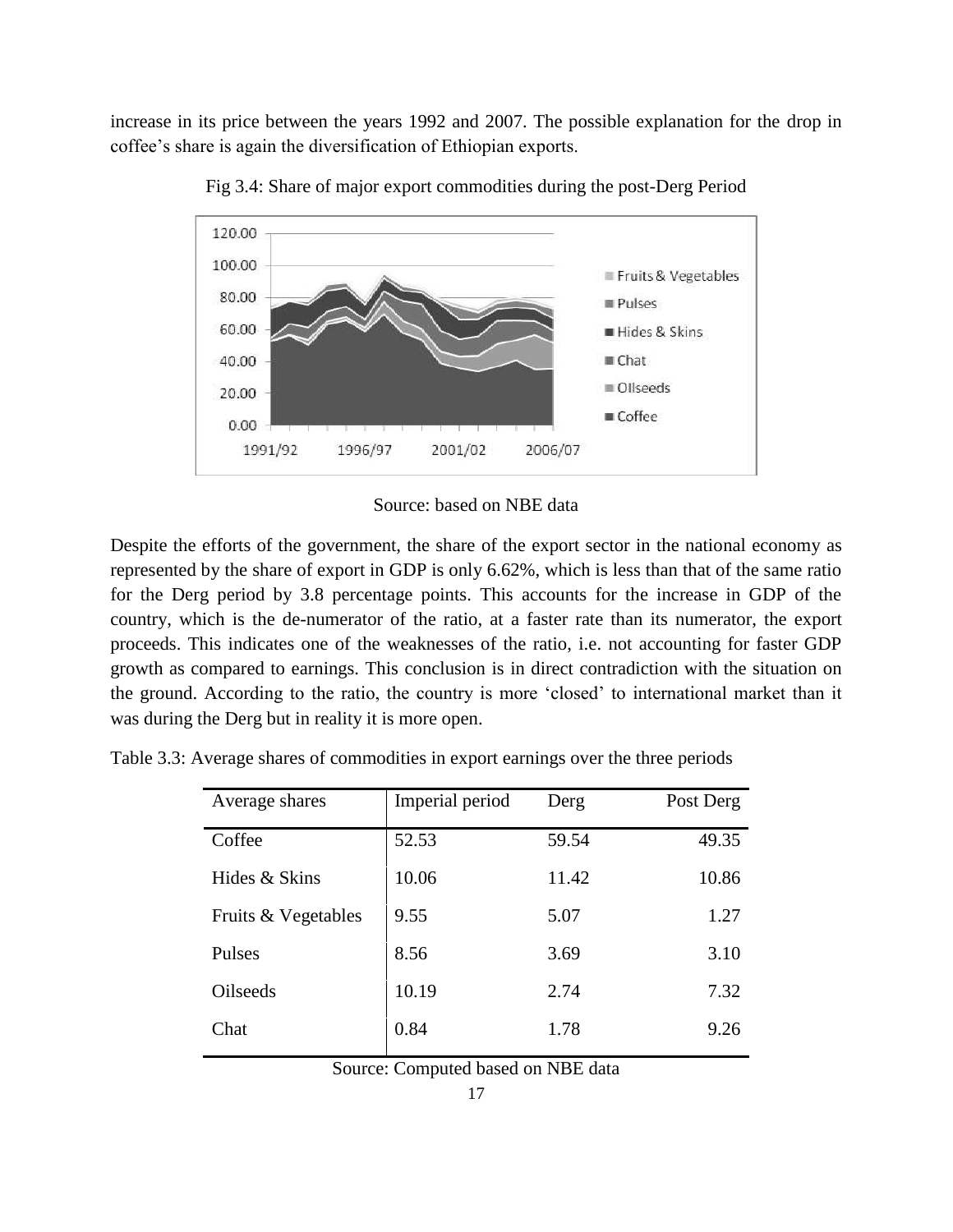With the exception of *chat* and oilseeds, all the other commodities listed on Table 3.3 experienced declined from their relative share in the Derg period, as compared to their shares in the post-Derg period. This could be an indicator for either shrink in volume and/or price of the commodities, or diversification away from these commodities.

# **IV. Empirical Analysis**

In this section we try to present the empirical approach employed to address the thesis of the study. Prior to the discussion of the results of the study, the framework with which the analysis is conducted is outlined. In addition to the description of the framework, we also presented them using their symbolic representations or formulas. Following the outline of the analysis, there is a section dedicated to discuss the major findings of the study.

#### **4.1. Specification of Instability Indices**

A number of indicators have been developed to measure instability. The present study has also attempted to review some of them in the literature review section. As can be seen from the indices used by several authors (see for example Massell 1964 and 1970, Murray 1978, Love 1985), the only consensus in defining instability indices is the need for the elimination of the trend in export growth. This study follows the average absolute deviation instability index as outlined by Xin and Liu  $(2007)^{13}$ . This specification of instability index is chosen due to its ease of computation, for it does not impose the condition of the same trend, and due to its similarity with the one used by Belay (1998); so that comparisons could be made by incorporating the data for the seventeen years period that followed his analysis.

Following Xin and Liu (2007), the instability index can be specified as:

$$
I_t = 100 \times \frac{\left| x_t - \hat{x}_t \right|}{\hat{x}_t} \tag{4.1}
$$

Where  $x_t$  is the actual export earnings from time  $t$ ,  $\hat{x}_t$  is the trend value of earnings and  $I_t$  being the value of the instability index for time  $t \cdot \hat{x}_t$  in equation (4.1) is estimated using the regression of export earnings on time, as specified by  $(4.2)$  and  $(4.3)$  below<sup>14</sup>, to define the trend growth of export earnings.

$$
x_t = \alpha + \beta t + \varepsilon_t \tag{4.2}
$$

**.** 

 $13$  Xin and Liu (2007) studied the impact of geographic concentration on instability of China's agricultural export earnings

<sup>&</sup>lt;sup>14</sup> Please see table 4.1 for estimated results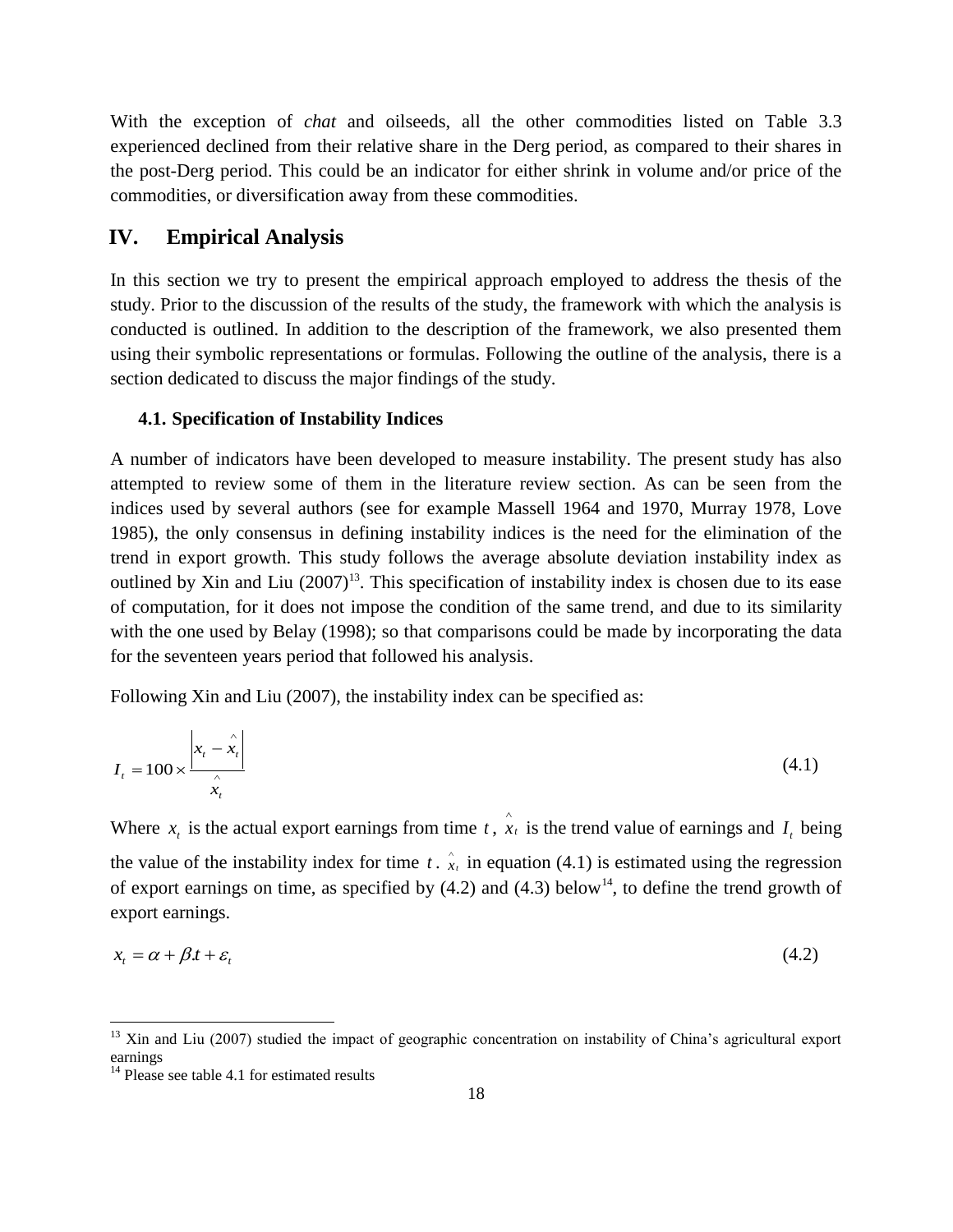$$
\log x_t = \log \alpha + \beta t + \varepsilon_t \tag{4.3}
$$

Where  $x_t$  is the export earnings, t being the time variable and  $\varepsilon_t$  is the stochastic error term.

We made the choice between the linear and the exponential models of  $(4.2)$  and  $(4.3)$  using the regression specification test  $(REST)^{15}$ , adapted from Wooldridge (2000). We first estimated (4.2) and (4.3) to obtain  $\hat{x}$  and  $\log x$ . Then we computed the differences

$$
d_1 = \mathbf{x} - e^{\log x} \tag{4.4}
$$

and

**.** 

$$
d_2 = \log(\mathbf{x}) - \log \mathbf{x} \tag{4.5}
$$

Then we estimated:

$$
x_t = \alpha + \beta t + \delta d_1 + \varepsilon_t \tag{4.6}
$$

$$
\log x_t = \log \alpha + \beta t + \gamma \cdot d_2 + \varepsilon_t \tag{4.7}
$$

If we accept the hypothesis of  $\delta = 0$  from equation (4.6), then we chose the linear model. On the other hand the acceptance of the hypothesis  $\gamma = 0$  from (4.7) will accept the exponential model. In the cases where both models are acceptable, we choose the one with the highest power of acceptance. Significance of the trend is also considered as a criterion of choosing a model in the event when both specifications are acceptable. In the few cases where both models were rejected by the RESET test, we base our choice on significance of the trend and graphical inspection of the earnings. We used the Newy-West standard error at appropriate lag to correct for autocorrelation of the error terms.

In case of the overall period, from 1963 to 2008, all the models<sup>16</sup> with the exception of the one for oilseeds and pulses turned out to be best fitted by the exponential trend of equation (4.3). The models for total earnings, fruits and vegetable, and other exports were chosen by graphical inspection of the trends. Those earnings that increase at a faster rate over time are fitted using exponential trend. To avoid the bias of using linear and logarithmic scales, we transformed the estimates from the linear model by taking their natural logarithm in all cases of our analysis.

Or

<sup>&</sup>lt;sup>15</sup> Davidson and MacKinnon called this method the J-test as it estimates  $\beta$  and  $\delta$  or  $\gamma$  (for (4.6) or (4.7) respectively) *jointly* (Maddala 1992)

<sup>&</sup>lt;sup>16</sup> Model for total export earnings includes earnings from Coffee, Oilseeds, Hides and Skins, Pulses, Fruits and Vegetables, and Other exports.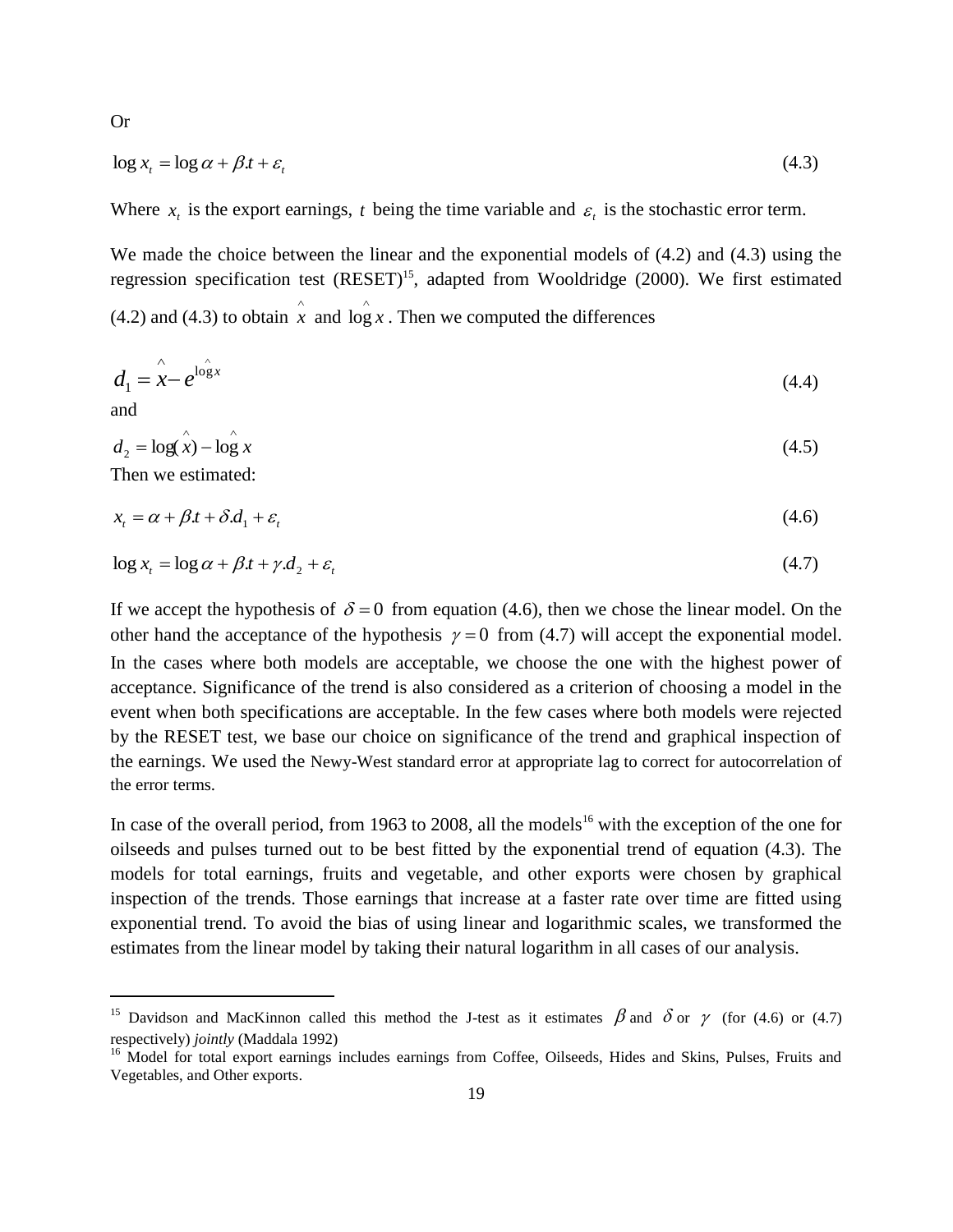|                              |                 | Over all period               | <b>Imperial Period</b> |                         | Derg period     |                           |                       |                         | Post-Derg period |  |
|------------------------------|-----------------|-------------------------------|------------------------|-------------------------|-----------------|---------------------------|-----------------------|-------------------------|------------------|--|
| <b>Commodity</b>             | <b>Constant</b> | <b>Time trend</b>             | <b>Constant</b>        | <b>Time trend</b>       | <b>Constant</b> | <b>Time trend</b>         | <b>Constant</b>       | <b>Time trend</b>       |                  |  |
|                              |                 | (s.e)                         |                        | (s.e)                   |                 | (s.e)                     |                       | (s.e)                   |                  |  |
| <b>Total</b>                 | $-141$          | $0.078541$ ***                | $-113$                 | $0.064119$ **           | Lin             | 1909.063                  | Lin                   | 574830.6                |                  |  |
|                              |                 | $(0.006045)^{\dagger\dagger}$ |                        | (0.014868)              | $-2.97x10^{6}$  | (8934.32)                 | $-1.14 \times 10^{9}$ | $(90640.97)^{\dagger}$  |                  |  |
| <b>Coffee</b>                | $-131$          | $0.073097$ **                 | $-20.8$                | 0.016726                | Lin             | 784.0404                  | Lin                   | 182582.8**              |                  |  |
|                              |                 | $(0.005931)^{\dagger\dagger}$ |                        | (0.00912)               | $-1.04x10^{6}$  | $(12852.65)^{\ddagger}$   | $-3.62 \times 10^8$   | $(42829.95)^{\dagger}$  |                  |  |
| <b>Oilseed</b>               | Lin             | 21859.67**                    | $-183$                 | $0.098622$ <sup>*</sup> | 206             | $-0.0994$ ***             | $-828.52$             | $0.4218979$ **          |                  |  |
|                              | $-4.30x10^{7}$  | $(9359.751)$ <sup>††</sup>    |                        | $(0.044091)^{\dagger}$  |                 | $(0.030464)^{\ddagger}$   |                       | $(.0830241)^{\dagger}$  |                  |  |
| <b>Hides and Skins</b>       | $-145$          | $0.079438***$                 | $-135$                 | $0.074227$ **           | Lin             | 4470.102***               | Lin                   | 39971.88***             |                  |  |
|                              |                 | $(0.003533)^{\dagger}$        |                        | $(0.026398)^{\ddagger}$ | $-873x10^{6}$   | $(1320.983)$ <sup>†</sup> | $-7.92 \times 10^{7}$ | $(5196.692)^{\ddagger}$ |                  |  |
| <b>Pulses</b>                | Lin             | 8644.542                      | Lin                    | 5623.041                | 160             | $-0.07608$ **             | $-613.12$             | $0.3135134$ **          |                  |  |
|                              | $-1.70x10^{7}$  | $(3863.255)^{\dagger}$        | $-1.10x10^{7}$         | $(3099.235)^{\ddagger}$ |                 | $(0.023778)^{\ddagger}$   |                       | $(0.0810417)^{\dagger}$ |                  |  |
| <b>Fruits and vegetables</b> | $-139.105$      | $0.075\overline{096}^{***}$   | 1545.459               | $-0.78174$              | $-30.59$        | 0.019955                  | Lin                   | 9040.598***             |                  |  |
|                              |                 | $(0.021967$ <sup>††</sup>     |                        | $-0.551481$             |                 | (0.021267)                | $-1.79 \times 10^{7}$ | $(742.6772)^{\ddagger}$ |                  |  |
| <b>Others</b>                | $-185$          | $0.099596$ **                 | $-110$                 | $0.061823$ <sup>*</sup> | $-65$           | 0.038809                  | Lin                   | 183519.9***             |                  |  |
|                              |                 | $(0.00741)^{\dagger}$         |                        | $(0.031564)^{\ddagger}$ |                 | $(0.037933)^{\ddagger}$   | $-3.64 \times 10^8$   | $(19763.85)^{\ddagger}$ |                  |  |

Table 4.1: Estimation of the trend (equations (4.2) and 4.3))

Source: Own calculation based on NBE data

Lin = Estimated using linear trend, \* significant at 10% significance level, \*\* significant at 5% significance level and \*\*\* significant at 1%. ‡ Newy-West standard error at zero lags, † Newy-West standard error at one period lag, †† Newy-West standard error at two periods lag and ††† Newy-West standard error at three periods lag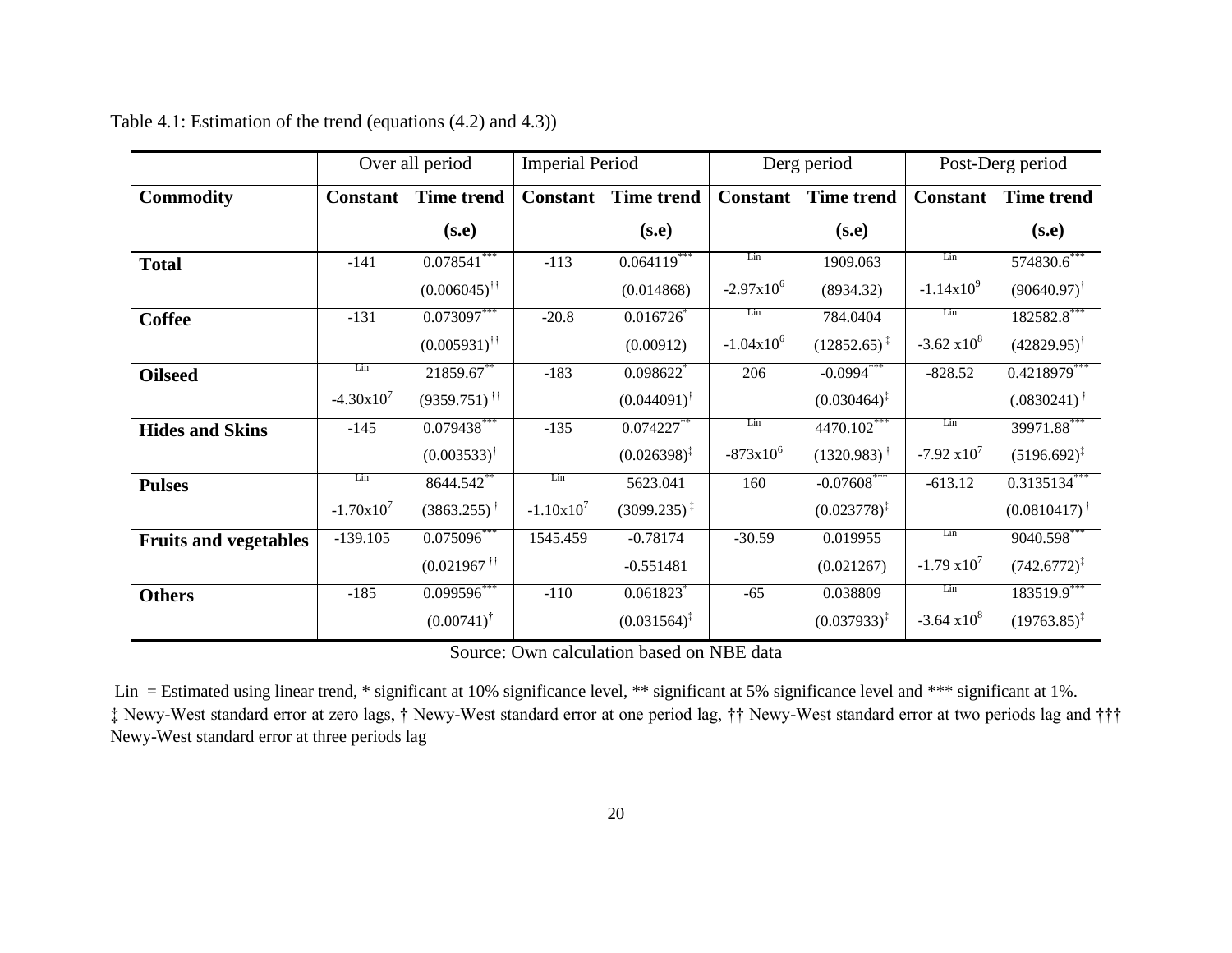During the imperial sub-period, the exponential model performed well in representing the data, with the exception of the case for pulses. The exceptions from exponential trend during the Derg period are total earnings, coffee and hides and skins.

When it comes to the Post-Derg period, linear trend dominates exponential with the exception of the case for oilseeds and pulses.

Following the fitting of the appropriate trend for each time period, we computed shares of each agricultural commodity in the instability. The first step is to summarize the instability indices by commodity, using arithmetic mean of the index computed using (4.1):

$$
I_i = \frac{\sum_{t=1}^{T} I_t}{T}
$$
\n
$$
(4.8)
$$

Where  $I_i$  is the average instability index of commodity i in the time period [1, T]. Following this, we computed the weighted instability index of each commodity in the sample. To do so we multiplied the average instability indices  $(I_i)$  of each commodity by their share in the export earnings (i.e. their weights), which is symbolically represented as:

$$
I = \sum_{i} S_i \times I_i \tag{4.9}
$$

Where,  $S_i$  stand for commodity *i*'s ( $i$  = Coffee, Oilseeds, Hides and Skins, Pulses, Fruits and Vegetable and Others) share in export earnings and  $I_i$  being the average instability index as given by equation 4.8 for commodity  $i$ . Then the weighted share in the instability of commodity  $i$  is computed using:

$$
Ish_i = (I_i \times S_i)/I \tag{4.10}
$$

#### **4.2. Findings of the Study**

The results of this analysis are summarized on Table 4.2 below. The reported total instability indices on the table are the average non-weighted indices, computed using equation (4.8). The commodity wise shares are generated by (4.10) using shares in export earnings as weights. In doing so the exponential model of (4.3) and the linear model of (4.2) are used, based on the results of the J-test (RESET-test), to estimate the trend growth of export earnings. To make the periods comparable with each other, we transformed the index values computed using level values (linear models) to natural logarithms and reported them in Table 4.2.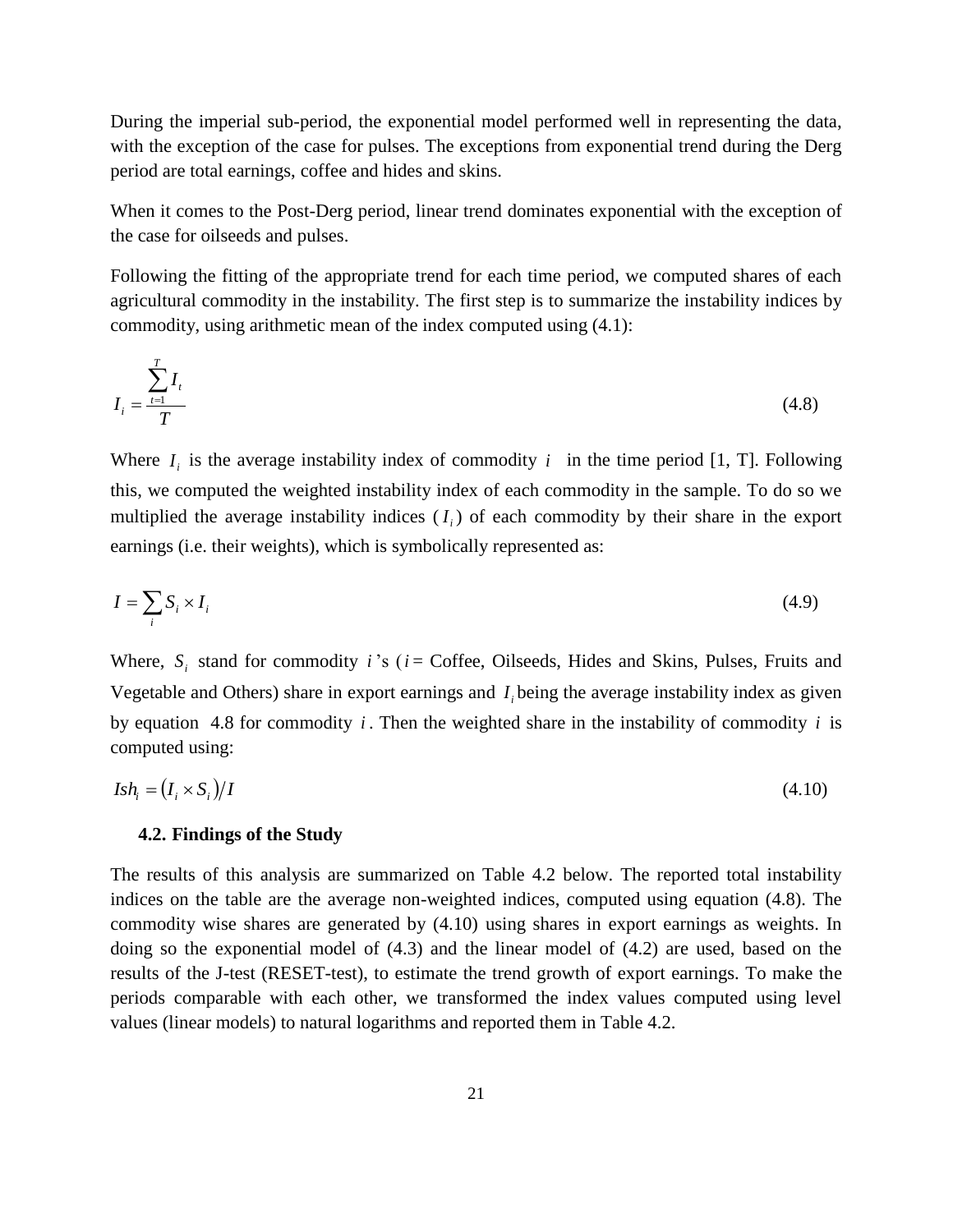The comparison of the values of the instability index across the sub-periods show that the instability in the imperial and Derg periods are lesser than the instability in the entire period (see the last row of Table 4.2), while that of the post-Derg are greater than the total by 50% of the total instability. Based on this, the imperial period is the least in terms of export earnings instability, followed by the Derg and post-Derg respectively.

When we take a look at the contribution of the major export commodities of the entire period of 1963-2008, we find that coffee, and hides and skins contribute less (45.74% and 7.17% respectively) to the instability than their shares in export earnings, which on average stood at 54.52% and 10.98% respectively. The remaining, oilseeds, pulses, and fruits and vegetables contribute 9.53%, 7.02% and 4.45% respectively to the instability, which are more than their respective average shares in export proceeds of 6.56%, 4.91% and 2.01%. These findings are similar with that of Belay (1998) with the exception of the case of pulses, even though his study does not include the post-Derg period.

In the imperial period it was only coffee and hides and skins which contributed less in the instability than their share in earnings. Coffee contributed only 16.94% while its average share for the period was 52.53%. The contribution of hides and skins<sup>17</sup> to the instability was 9.78% while its share in earnings was 10.06. Out of the eleven years covered for this period, only four observations were found for fruits and vegetable, therefore it is left out of our analysis for this period. For the remaining products, oilseeds, and pulses, the contributions to instability were 12.54% and 15.81% respectively while their respective contribution to the total export earnings was 10.19% and 8.56%, which again is inline with the findings of Belay (1998).

In the Derg period; coffee and hides and skins were stable, once again, in terms of their contribution to the instability as compared to their export share (53,97% versus 61.47% for coffee, and 10.26% versus 11.87% for hides and skins). The remaining commodities contributed more to the instability than what they contributed to the proceeds of exports. Coffee in our case has a stabilizing impact (since its share in instability is less than its share in earnings) in contrast with that of Belay (1998) that found proportional contribution of coffee in the instability to be almost equal to its share in earnings. The particular interest on this commodity is due to its major share in earnings. Its stability will have a strong implication for the mitigation of instabilities of many commodities and its slight instability is likely to cause major distortion in the export earnings due to the fact that it is a big player in the export sector of the country.

1

 $17$  For the case of hides and skins the share in earnings is only marginally greater than the share in the instability.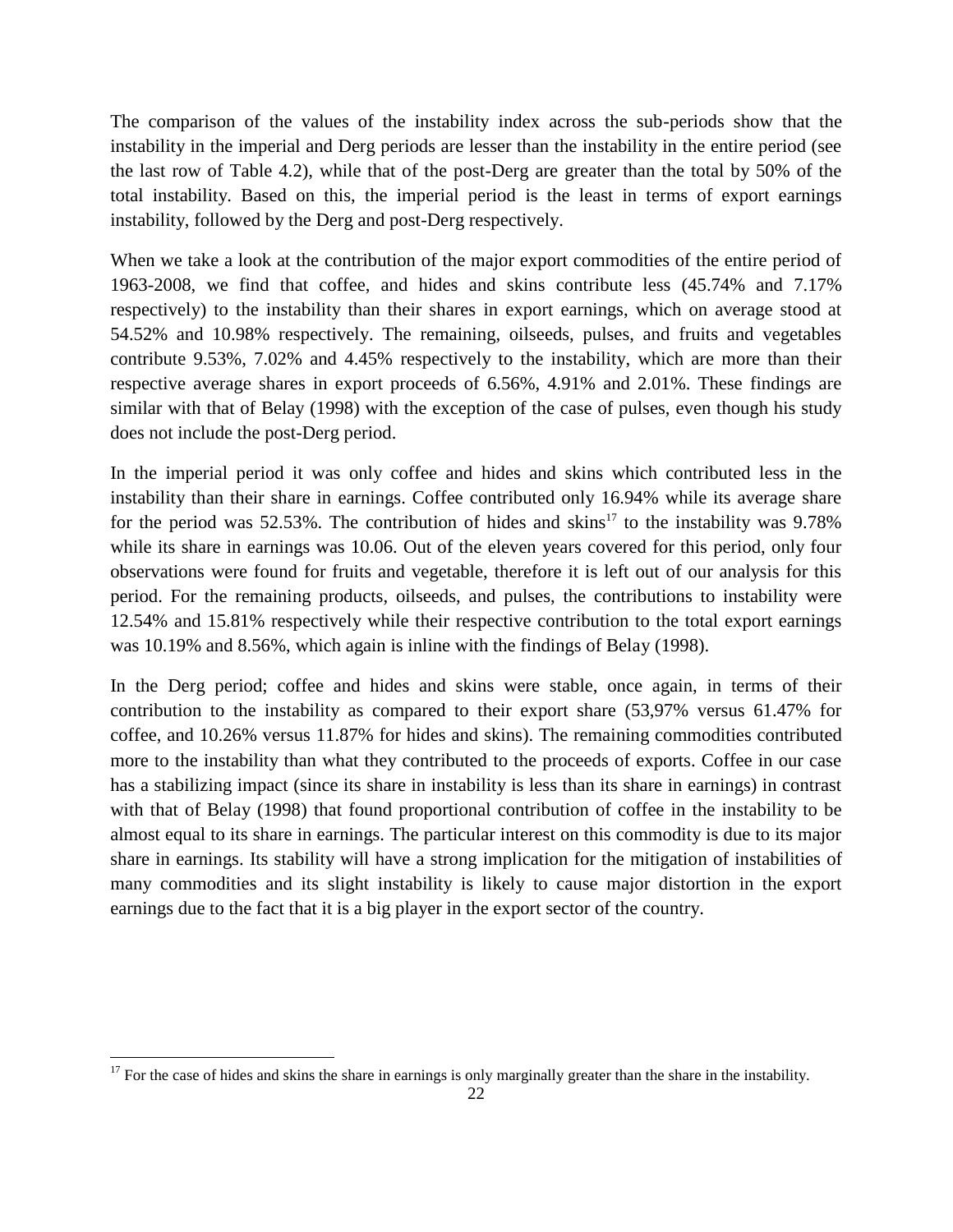# Table 4.2: Estimation Results for Instability Indices

|                       | Total 1963-1991 |             | Imperial 1963-1974 |             | 1974-1991<br>Derg |          |             | Post Derg 1991-2008 <sup>18</sup> |          |             |             |          |
|-----------------------|-----------------|-------------|--------------------|-------------|-------------------|----------|-------------|-----------------------------------|----------|-------------|-------------|----------|
|                       | Instability     | Share in    | Share in           | Instability | Share in          | Share in | Instability | Share in                          | Share in | Instability | Share in    | Share in |
|                       | index           | instability | earnings           | index       | instability       | earnings | index       | instability                       | earnings | index       | instability | earnings |
| Coffee                | 2.64            | 45.74       | 54.52              | 0.66        | 16.94             | 52.53    | 2.56        | 53.97                             | 61.47    | 3.11        | 42.31       | 48.87    |
| Oilseeds              | 4.58            | 9.53        | 6.56               | 2.53        | 12.54             | 10.19    | 4.24        | 4.19                              | 2.89     | 7.67        | 16.88       | 7.90     |
| Hides and Skins       | 2.06            | 7.17        | 10.98              | 2.00        | 9.78              | 10.06    | 2.52        | 10.26                             | 11.87    | 2.67        | 7.96        | 10.68    |
| Pulses                | 4.51            | 7.02        | 4.91               | 3.80        | 15.81             | 8.56     | 2.99        | 3.96                              | 3.87     | 7.34        | 7.33        | 3.58     |
| Fruits and Vegetables | 7.00            | 4.45        | 2.01               | 7.48        | 34.69             | 9.55     | 3.90        | 1.31                              | 0.98     | 2.77        | 0.97        | 1.26     |
| Others                | 3.86            | 26.09       | 21.33              | 1.39        | 10.24             | 15.19    | 4.06        | 26.31                             | 18.93    | 3.18        | 24.55       | 27.71    |
| Total <sup>19</sup>   | 2.16            |             |                    | 1.00        |                   |          | 2.26        |                                   |          | 3.24        |             |          |

Source: Own analysis based on NBE data

**.** 

 $18$  The estimation for this period is based on fitting of linear trend

 $19$  This index stand for the instability index of the total export earnings computed using (4.8)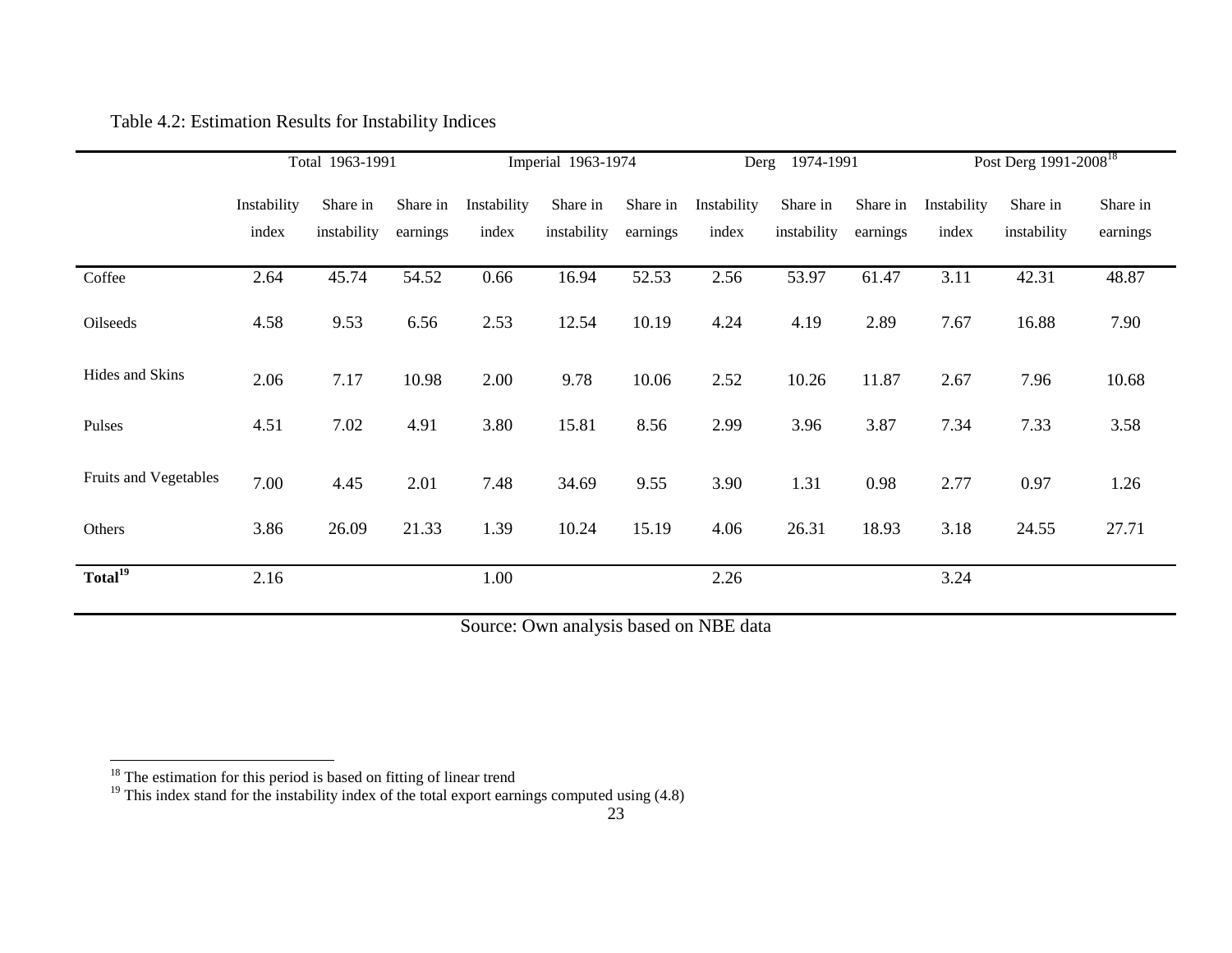The post-Derg period is facing higher shares of coffee, hides and skins, and fruits and vegetable in earnings as compared to their share in causing the instability. The shares in earnings of these commodities are 48.87%, 10.68% and 1.26%, while their shares in the fluctuation are 42.31%, 7.96% and 0.97% respectively. During the same period oilseeds and pulses contributed more to the instability than they do to the proceeds from their export.

In summary coffee and hides and skins consistently contributed to the stability of the earnings in all the four cases, the entire period, imperial, Derg and post-Derg periods. Oilseeds and pulses mostly contributed to the instability more than what they are contributing to the earnings while fruits and vegetables marginally improve in the case of the post-Derg period.

Table 4.3 below shows the total instability index and the weighted total instability index for each period. The total instability index is computed using the formula (4.8) following the regression of the total export earnings on time and the computation of the index  $I<sub>t</sub>$  of equation (4.1) for the total export earning. On the other hand the weighted total index is the sum of the instability indexes of the constituent commodities of the export earnings weighted by their share in the total export earnings.

| Period    | Total Instability | <b>Weighted Total</b>    |
|-----------|-------------------|--------------------------|
|           | Index             | <b>Instability Index</b> |
| Imperial  | 1.00              | 2.06                     |
| Derg      | 1.04              | 2.92                     |
| Post-Derg | 3.24              | 3.59                     |
| Total     | 2.16              | 3.15                     |

Table 4.3: Total and weighted total instability indexes

Source: Own computation based on NBE data

The weighted total index is greater than that of the simple total index in periods. The weighted total"s being greater is an expected result as it is the sum of the instability from the individual commodities. The instability index of total export earnings on the other hand does not reflect the fluctuation of individual commodities, rather the net-fluctuation of the total export earnings of the country. Since instability of one commodity could be offset by the stability of the other, the index of the total earnings is expected to be lesser than that of the weighted. In the case of Ethiopia,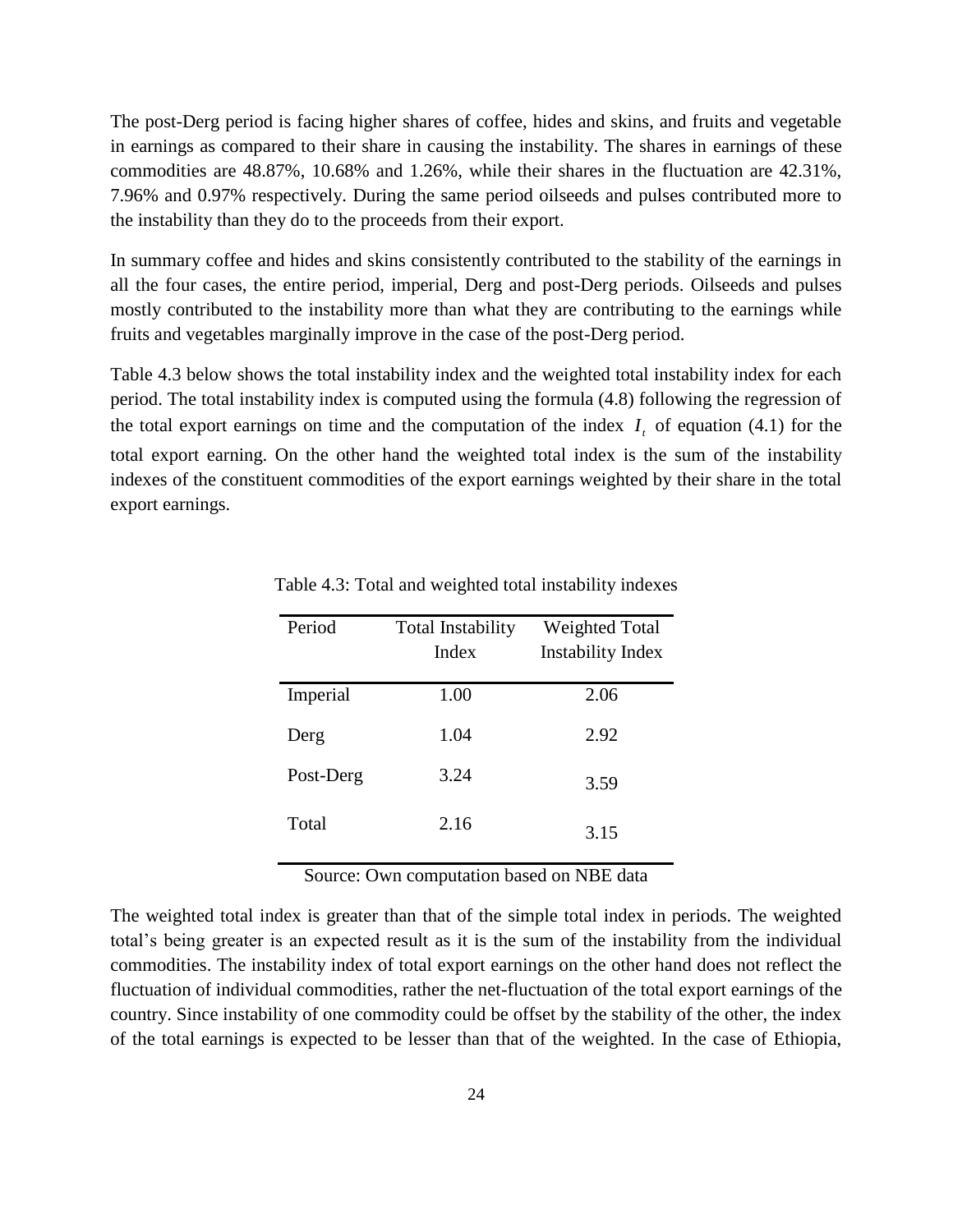even if most of the commodities fluctuate more wildly, the relative stability of the major commodity, i.e. coffee, offsets the impact of the fluctuation of the total earnings.

In order to explain the higher instability index for the post-Derg period, we took a look at the difference between the share of coffee in earnings and its share in the instability over the periods under consideration. In doing so it is found that the gap between coffee's share in earnings and its share in the instability of earnings range from around 36 percentage points in the imperial era to 6.5 in the post-Derg period.

This means that the share of coffee in export proceeds was much higher than its share in the instability during the imperial period and it is the least now. Following this we can suggest that the coffee has lost its power to stabilize the fluctuation in earnings caused by the other commodities since it only marginally qualifies for stabilization.

According to the framework of Abebe (1991), the instability of each export commodity is a function of its share in earnings and the correlation between the trend-corrected export earnings of the commodities. Negative correlation indicates the offsetting movements of the major (coffee in our case) and the minor (the remaining) export commodities. On the other hand positive correlations indicate that the major and the minor commodities are moving in phase, i.e. in a way that reinforces their impact on the instability.

Taking coffee as major export and the remaining as minor, we computed the correlations between the trend-corrected  $(de-trended)^{20}$  earnings of the major the minor commodities. The findings suggest that the movement of coffee in the three periods, over-all, imperial and Derg is offsetting. On the other hand the movement of the "major" and the "minor" export commodities in the period that followed the Derg is in phases as indicated by the positive correlation on Table 4.4 below.

Table 4.4: Correlation between de-trended major and minor commodities

| Period                                       |  | Total Imperial Derg Post-Derg |
|----------------------------------------------|--|-------------------------------|
| Correlation   -0.6364 -0.3041 -0.9259 0.5550 |  |                               |

Source: Own computation on NBE data

The reason for coffee to move from its role as stabilizer of the export earnings to marginally qualify as stable could be due to the fact that its share dropped at a faster rate than its share in the instability. One of attributes to the loss in share of the coffee is the diversification of the country"s export into other products. For example flower, which was never on the list of

**.** 

 $20$  We computed the de-trend series by taking the difference between the observed value of the export earnings and that of the estimated trend (i.e. the de-trended series= $x_i - \hat{x}_i$ , where  $\hat{x}_i$  is as estimated by either equation 4.2 or 4.3)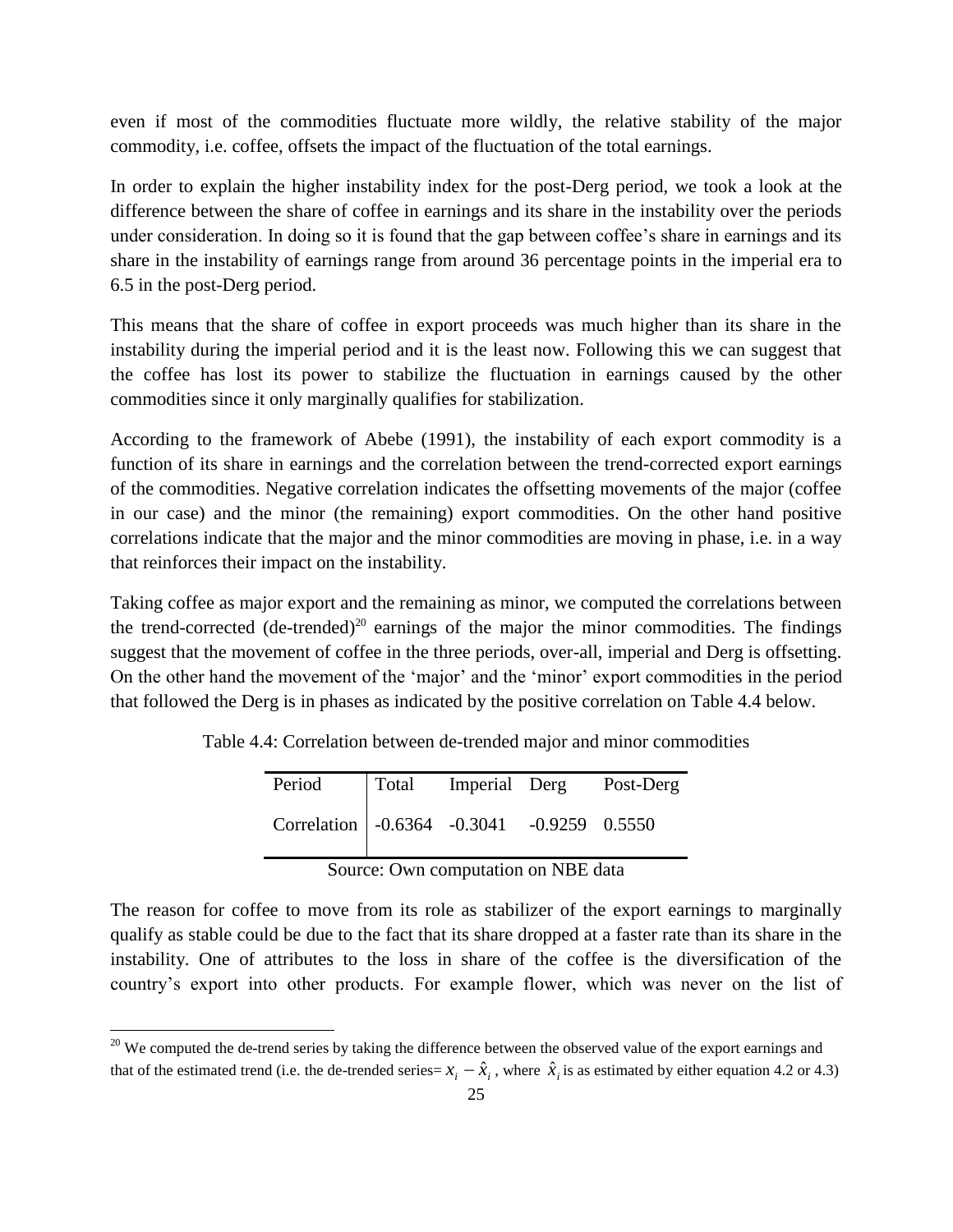Ethiopian export balance few years back, is gaining increasing share in the export earnings account of the country. Another immerging commodity is Chat, whose share increased from below one percent in the imperial and below 2% in the Derg to more than 9% during the post-Derg period.

In order to test the hypothesis that the post-Derg period is the most diversified than the others, we computed the Gini-Hirschman concentration index as employed by Abebe (1991), Xin and Liu (2007), Malik (2007) and others.

The formula used to generate the Gini-Hirschman concentration index in above mentioned studies as well as in the present study is:

$$
G_t = 100 \times \sqrt{\sum_{i=1}^{n} \left( \frac{X_{it}}{X_t} \right)^2}
$$
\n(4.11)

Where  $X_i$  represent the export earnings from commodity *i* in year *t* while  $X_i$  represent the total export proceeds of the year *t* . We then computed the mean values for each period to find a summary statistic that best describe the period in terms of its export diversification/concentration.

| Period                           |  |             | Total Imperial Derg Post-Derg |
|----------------------------------|--|-------------|-------------------------------|
| Gini-Hirschman index 57.29 56.69 |  | 63.34 51.62 |                               |

Table 4.5: Average Index of Export Concentration/Diversification

Source: Own computation using NBE data

The likely values of this index are between 0 and 100. According to Malik (2007) the highest likely value, i.e. 100, indicates that the total agricultural exports are comprised of only one commodity. When the number, and value of goods exported increases, the value of  $G_t$  will decline. This means that when the value of  $G_t$  gets lower, it indicates that export diversification has increased.

Based on this definition, the Derg is the period where export is concentrated into fewer commodities. The imperial period is the second, following the Derg, in terms of high export commodity concentration. The post-Derg period is the least, among the three, with regard to export commodity concentration. In other words, the post-Derg period faced the highest degree of export commodity diversification as compared to the remaining two. When compared to the level of concentration over the total period, that of the imperial and post-Derg sub-periods performed better than the over all period wile that of the Derg is below the entire period. Even in some years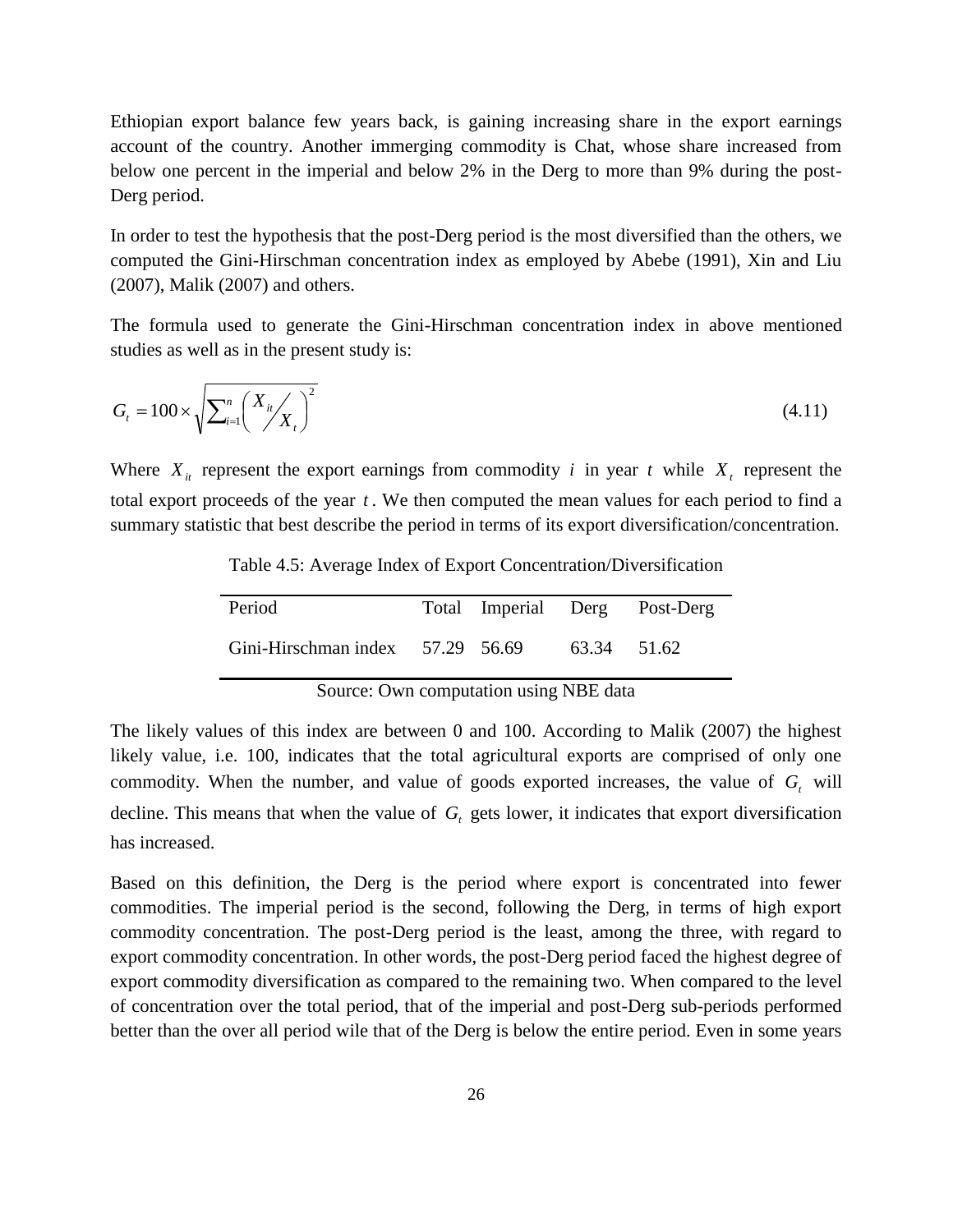in the Derg sub-period, the values of *Gt* reached as high as 88%, meaning that this much percent of the export income is generated by a single commodity.

# **V. Conclusion and Policy Implication 5.1. Conclusion:**

Based on our findings we conclude that the market-economy"s economic policies performed well in attaining export diversification, which is one of the recommended remedial of export earnings instability, as the imperial and the post-Derg periods performed better than that of the Derg in this regard. Despite the fact that the post-Derg period is the most diversified as compared to the remaining two, it performed badly when it comes to stabilizing the fluctuations from the export income. This is in direct contradiction with the policy recommendation by most literatures to attain stability.

The source of this contradiction could be the positive correlation between the traditional exports, i.e. coffee, oilseeds, hides and skins, pulses, and fruits and vegetable, with the newly emerging export commodities, such as flower and chat. This means that all the major export commodities fluctuate in a similar manner, in terms of their export proceeds. This could be explained by the fact that most of these commodities are agricultural, and it is a known fact that agricultural outputs in Ethiopia are highly dependent on the level of rainfall. Therefore, when output (volume) falls due to climatic conditions, earnings from export will also fall since earning is a function of both supply (volume) and price of export commodities.

The above analysis shows that for export to be stable, diversification should be directed towards commodities that could be negatively correlated with the traditional exports. In other words, diversification efforts should give attention to diversifying into non-agricultural exports, such as manufactured goods and other non-traditional sectors as hydro-electric power.

# **5.2. Policy Implication:**

The policy lessons to be taken from this study is that diversification by itself does not solve the problem of export earnings instability. Diversification should be a means not an end. And when diversifying, if we diversify with more unstable commodities or into commodities that fluctuate in the same direction as the traditional exports, this may result in more distortion than otherwise. The country should consider to diversifying into commodities on which it has comparative advantage and a sustainable demand. Production of commodities that have domestic demand is advantageous, especially to sustain production at early stages and motivate investors to enter that particular industry. Eventually it could increase its foreign market and grow through time.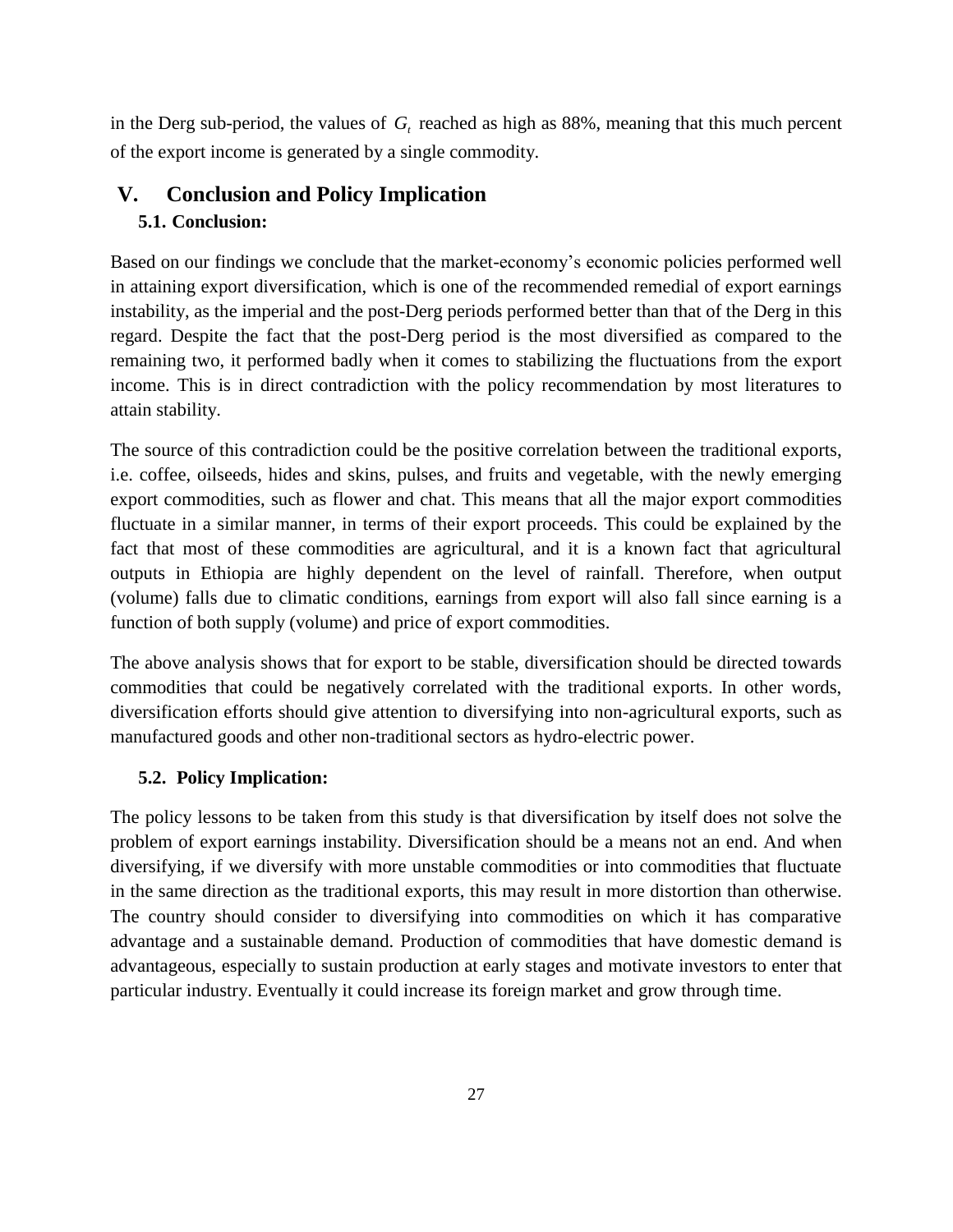The policy conclusion of this study is to supplement the diversification efforts of the export commodities with an effort to reduce the instability. And most importantly to diversify into sectors that does not rely on rainfall, such as manufacturing and service sectors.

Stability in earnings is a function of stability of both price and volume of exports. Since Ethiopia is a "small open economy", which does not have influence in the world commodity price, our primary focus should be in stabilizing export volume, i.e. sustainable, weather independent production. Another risk minimizing factor is geographic diversification, which insulates the export market from fluctuations caused by shifts and/or fluctuation in demand for our exports in a particular country or group of countries.

One additional solution to reduce the fluctuation in earnings is to enter into trading agreements (regional trading agreements (RTA), free trade areas (FTA), custom unions etc) with countries with which the country is trade compatible. This means to remove trade barriers through a mutually negotiated agreement with countries that are not producing and exporting similar products as Ethiopia. This is because trade compatible countries have demand for each others" products and the RTAs facilitate freer trade among the partners.

Joining the World Trade Organization (WTO) could also have similar advantage as a multilateral trading platform, if Ethiopia manages to negotiate and inter the organization without having to give up much of its advantages at the current status quo. But joining only is not a solution by itself; the country should be able to increase its trading partners in the WTO for its exports.

## **5.3. Important Issues for Further Studies:**

The present study attempted to identify which and by how much important export commodities contribute to the instability. Determinants of the instability are beyond the scope of this study. Other issues such as the impacts of instability on the economic growth of the country, its capital formation and future investments, the pressure it puts on the foreign currency reserve, the nations ability to import both capital and consumption goods, etc. are left for other parallel and future studies.

# **References**:

Abebe T. (1991), "Commodity Concentration and Export Earnings Instability: Evidence from African Countries," Center for Economic Research on Africa, Montclair State University

Akpokodje, G. (2000), "The Effect of Export Earnings Fluctuations on Capital Formation in Nigeria," African Economic Research Consortium, RP 103

Alemayehu Geda, (2007), "Readings on the Ethiopian Economy" Department of Economics, Addis Ababa University, (Unprocessed).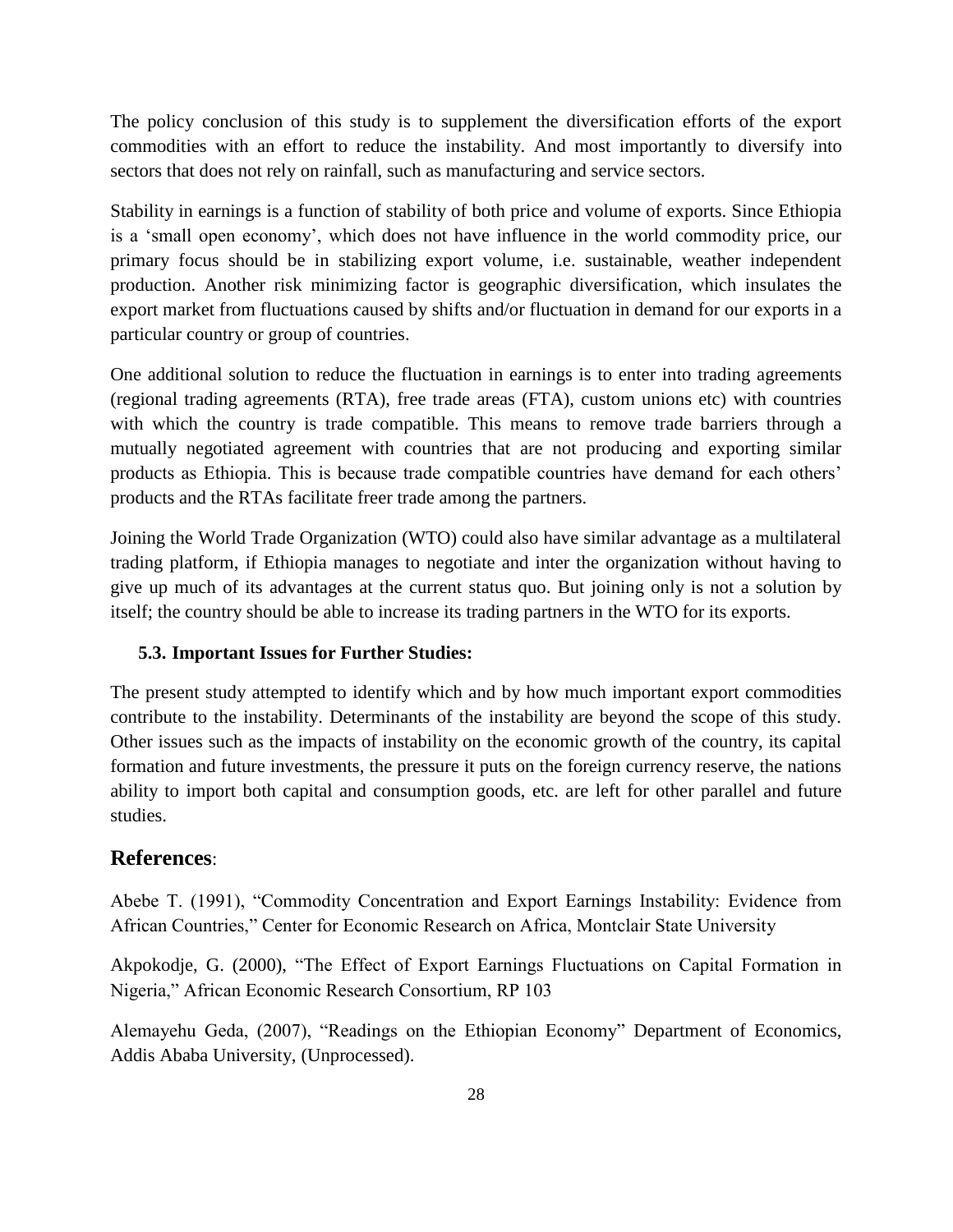Bahru Zewde, (2002), "A History of Modern Ethiopia 1855-1991", James Currey Ltd, Oxford, Ohio University Press, Athens and Addis Ababa University Press, Addis Ababa.

Belay K. (1998), "Instability of Ethiopia's Export Earnings: The Contribution of Major Agricultural commodities," Ethiopian Journal of Agricultural Economics 2(1) pp. 27-54

Berhanu Lakew, (2005), "Determinants of Ethiopia"s Export Performance: An Econometric Investigation", Alemayehu et. al (eds). EEA/Proceedings of the Second International Conference on Ethiopian Economy June 3-5, 2005. Ethiopia, pp 347-373

Cuddy, J.D.A. and Valle, P.A.D. (1978), "Measuring the Instability of Time Series Data," Oxford Bulletin of Economics and Statistics. 40: pp. 79-85

CSA (Central Statistical Agency). "Ethiopia, Statistical Abstracts" (various issues from 1963 to 2007)

CSA (2008), "Preliminary Results of the Ethiopian Population and Housing Census," unpublished

Devkota, S. C. (2004), "Causes of Export Instability in Nepal," Published on <http://ideas.repec.org/p/wpa/wuwpit/0410002.html>, accessed on November 19, 2009

Glezakos, C. (1973), "Export Instability and Economic Growth: A Statistical Verification," Economic Development and Cultural Change, 21(4), Part 1, pp. 670-678

Glezakos, C. (1984), "Export Instability and Economic Growth: Reply," Economic Development and Cultural Change, 32(3), pp. 615-623

Greene, W.H. (2003), "Econometric Analysis," Upper Saddle River, New Jersey, 5th edi.

Gyimah-Brempong, K. (1991), "Export Instability and Economic Growth in Sub-Saharan Africa," Economic Development and Cultural Change, 39(4) pp. 815-828

[http://www.ethiomarket.com/eic](http://www.ethiomarket.com/eic/)/ : "Ethiopian Investment Policies and Procedures", Accessed on December 5, 2009

Love, J. (1985), "Export instability: an alternative analysis of causes", Journal of Development Studies, 21, pp. 244-252.

Malik, N. (2007), "Pakistan Agricultural Export Performance in the Light of Trade Liberalization and Economic Reforms", University of Balochistan Quetta, Department of Commerce, Working paper series 2007:4